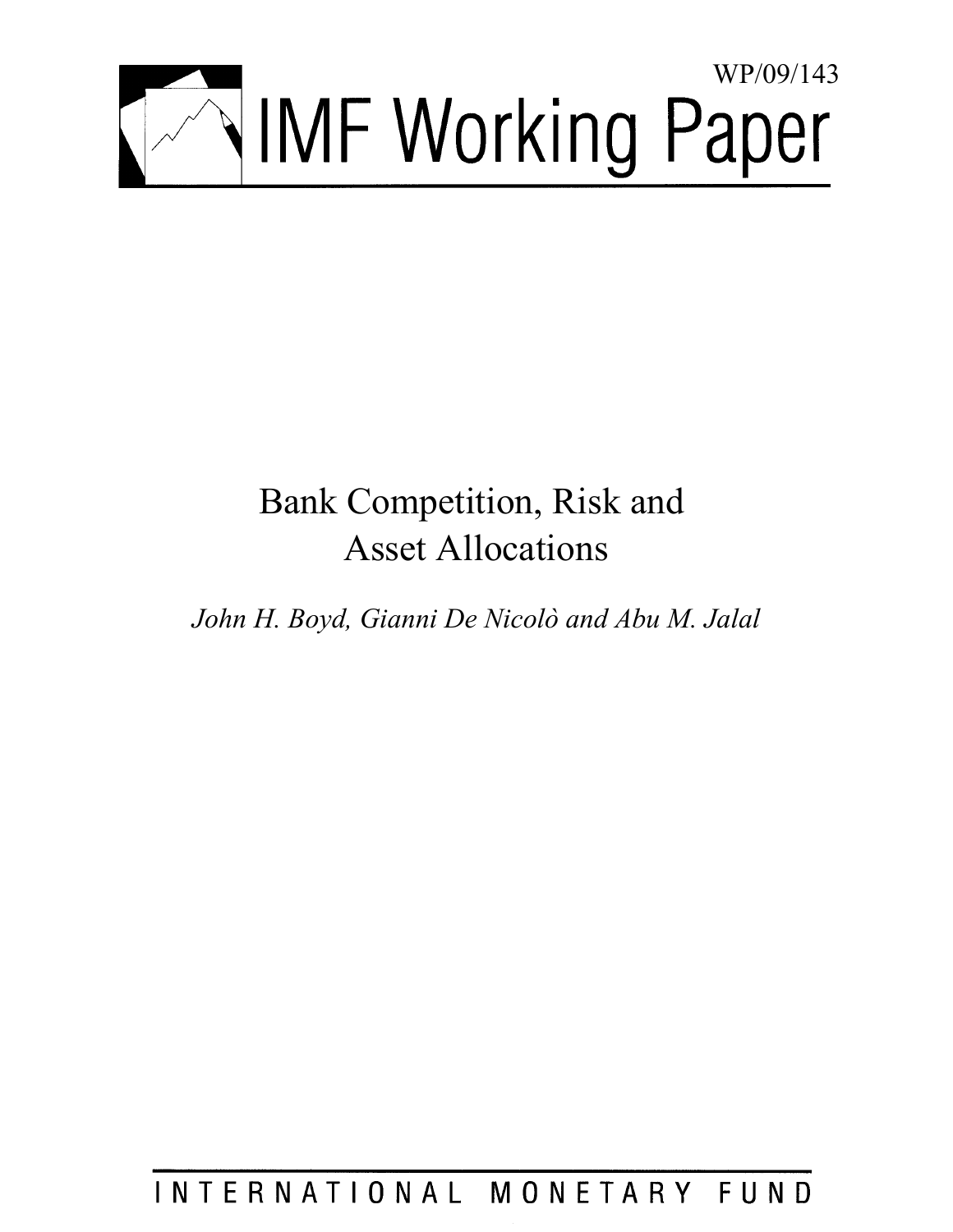## **IMF Working Paper**

## Research Department

## **Bank Competition, Risk, and Asset Allocations**

# Prepared by John H. Boyd, Gianni De Nicolò and Abu M. Jalal<sup>1</sup>

Authorized for distribution by Krishna Srinivasan

July 2009

## **Abstract**

**This Working Paper should not be reported as representing the views of the IMF.** The views expressed in this Working Paper are those of the author(s) and do not necessarily represent those of the IMF or IMF policy. Working Papers describe research in progress by the author(s) and are published to elicit comments and to further debate.

We study a banking model in which banks invest in a riskless asset and compete in both deposit and risky loan markets. The model predicts that as competition increases, both loans and assets increase; however, the effect on the loans-to-assets ratio is ambiguous. Similarly, as competition increases, the probability of bank failure can either increase or decrease. We explore these predictions empirically using a cross-sectional sample of 2,500 U.S. banks in 2003, and a panel data set of about 2600 banks in 134 non-industrialized countries for the period 1993-2004. With both samples, we find that banks' probability of failure is negatively and significantly related to measures of competition, and that the loan-to-asset ratio is positively and significantly related to measures of competition. Furthermore, several loan loss measures commonly employed in the literature are negatively and significantly related to measures of bank competition. Thus, there is no evidence of a trade-off between bank competition and stability, and bank competition seems to foster banks' willingness to lend.

JEL Classification Numbers: G21, G32, L1

Keywords: Bank Competition, Concentration, Risk, Asset

Author's E-Mail Address: gdenicolo@imf.org

<sup>1</sup> Boyd, Carlson School, University of Minnesota. De Nicolò, Research Department, International Monetary Fund. Jalal, Suffolk University. This paper is a substantially revised version of the paper titled "Bank Risk-Taking and Competition Revisited: New Theory and New Evidence", IMF WP 06/297.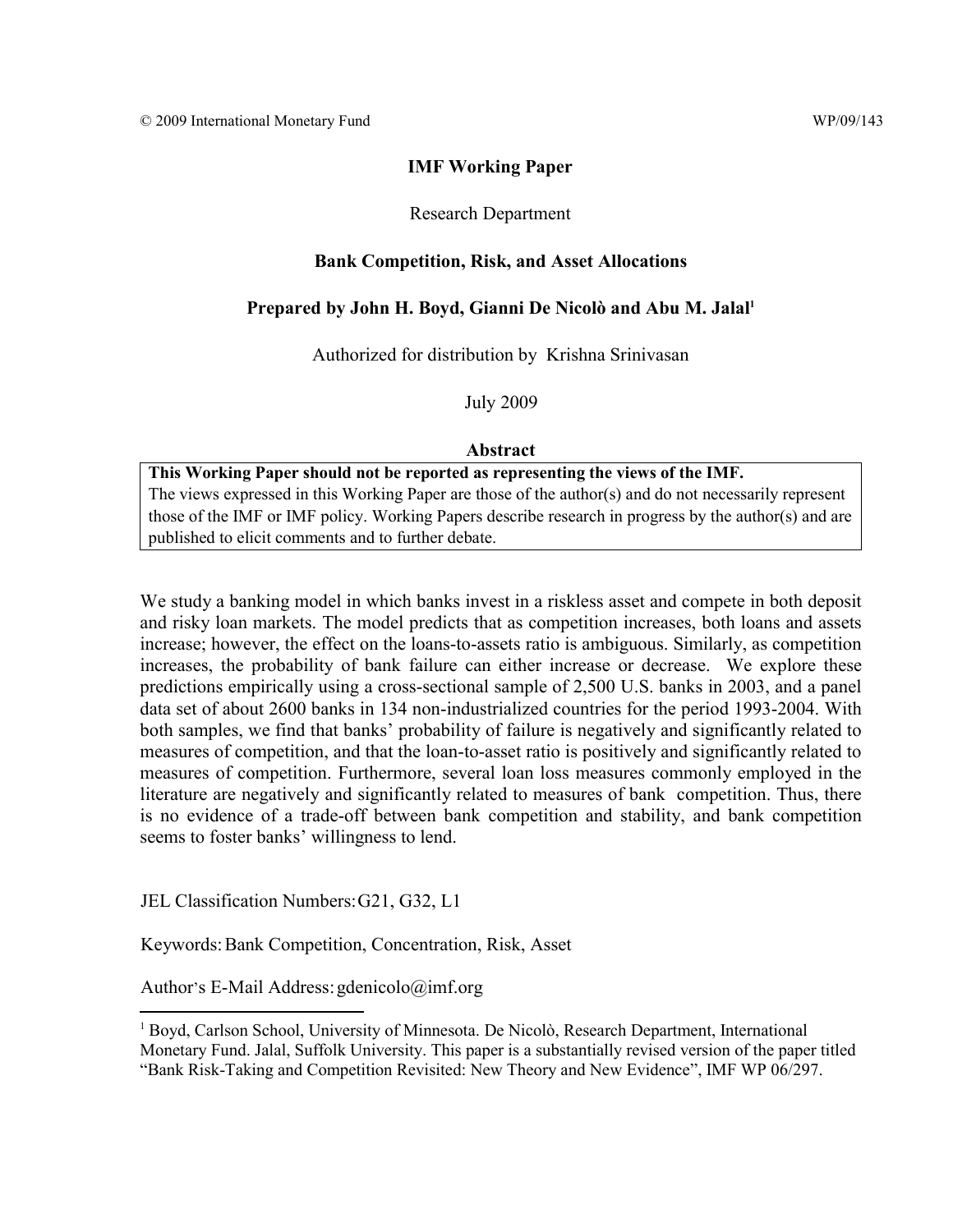| Tables |  |
|--------|--|
|        |  |
|        |  |
|        |  |
|        |  |
|        |  |
|        |  |
|        |  |

# Table of Contents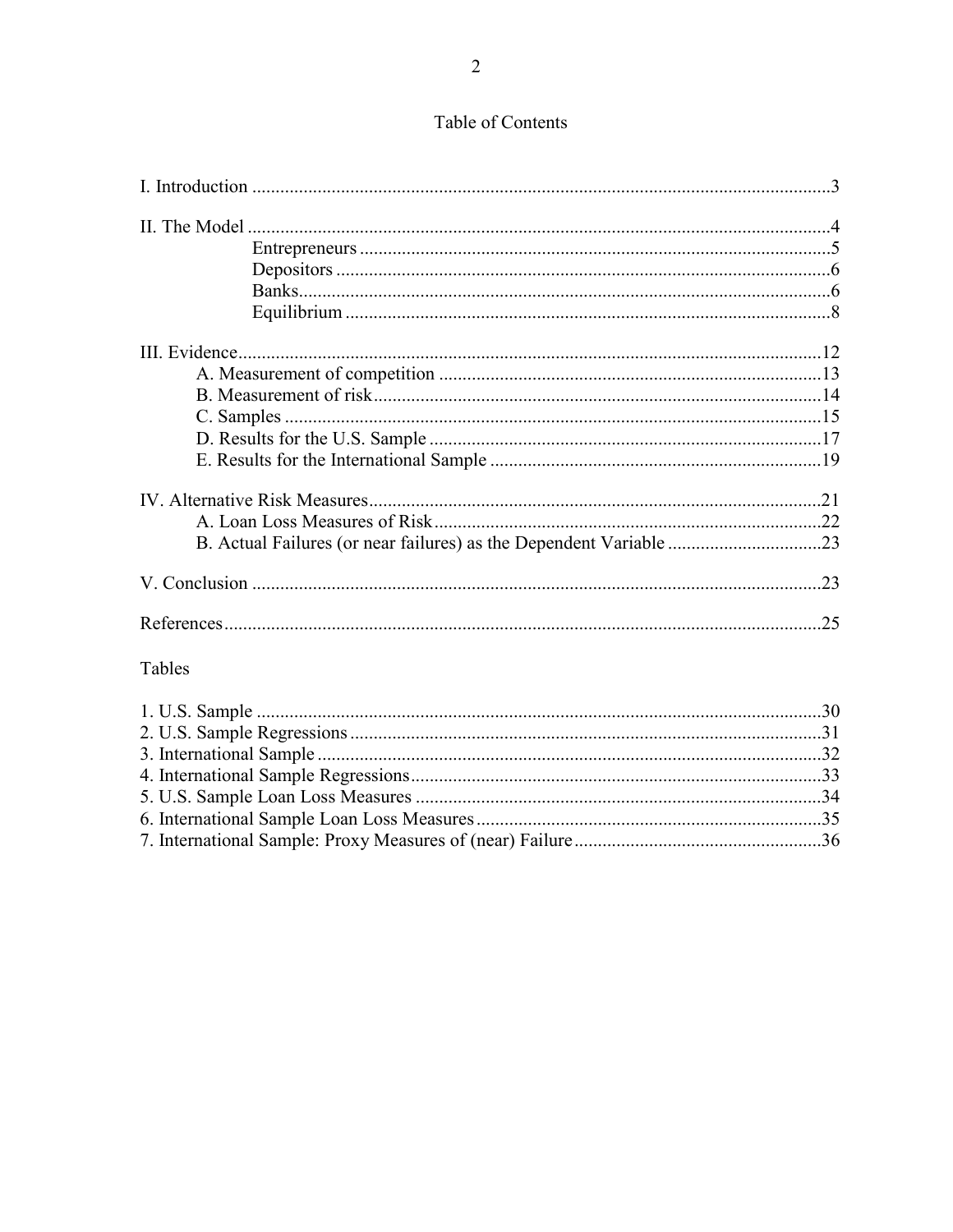## **I. INTRODUCTION**

Since the Great Depression at least, it has been widely held by policy makers that more competition in banking results in *ceteris paribus* greater instability (more failures). Since bank failures are frequently associated with negative externalities, this has been seen as a social cost of too much competition in banking. A number of important and influential studies have provided support for the conventional wisdom, including Keeley (1990), Allen and Gale (2000, 2004), Hellmann, Murdock and Stiglitz (2000), Repullo(2004), and others. All this work modeled banks' strategic interactions in deposit markets but ignored competition in loan markets.

Now, if taking deposits is the *Yin* of banking, making loans is the *Yang;* thus, this literature studied the *Yin,* ignored the *Yang,* and in so doing overlooked the earlier, seminal work of Stiglitz and Weiss (1981). When banks compete for loan customers, they cannot generally take market conditions as given. In the presence of adverse selection or moral hazard, bank strategies will affect the pool of potential loan applicants, the actions of loan customers, or both.

Recently, we studied a standard model of deposit market competition (Allen and Gale, 2004) modified in one respect: we allowed for loan market competition *a la* Stiglitz-Weiss (Boyd and De Nicolò, 2005). The result was to reverse the conventional wisdom. In a modified model where risk choices are jointly determined by firms and banks, more bank competition was associated with less, not more, risk of failure.

In the present study, we generalize Boyd and De Nicolò (2005) in a fundamental way. The new model still allows for imperfect deposit market competition and loan market competition a la Stiglitz-Weiss. What is new is that we add banks' holding of a risk-free asset. Realistically, we know that banks' asset choices are not limited to just lending in informationally opaque loan markets. Therefore, it is important to consider an environment in which both kinds of activity can occur simultaneously. That is not done in Allen and Gale *op. cit.* or in Boyd De Nicolò, *op. cit.* or in any other existing literature we have seen.

The new model yields a rich set of results and predictions. First, the asset allocation between bonds and loans becomes a strategic variable, since changes in the quantity of loans will change the return on loans *relative* to the return on bonds. Second, bank's optimal asset portfolio choice will depend on the degree of competition. Such a relationship is of more than theoretical interest. One of the key economic contributions of banks is believed to be their role in efficiently intermediating between borrowers and lenders in the sense of Diamond (1984) or Boyd and Prescott (1986). But banks play no such role when they raise deposit funds and use them to acquire risk free assets, such as government bonds. Thus, if competition affects banks' choices between loans and bonds, as we will find it does, there will be welfare consequences. To our knowledge, this margin has not been recognized or explored elsewhere in the theoretical literature on bank competition.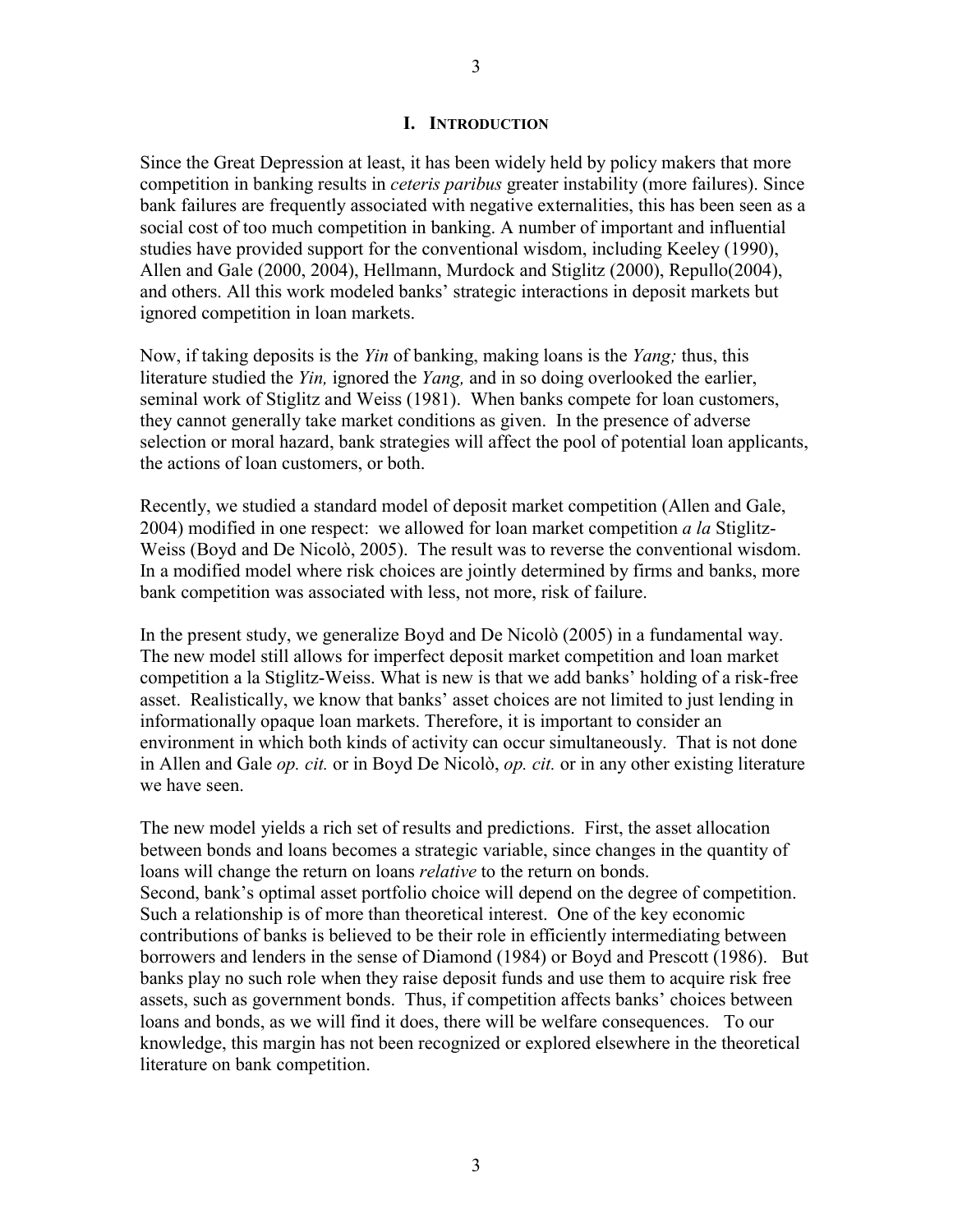In the new environment, it is shown that increased competition can either increase or decrease the risk of bank failure. This is different from our previous findings (Boyd and De Nicolò, 2005, and Boyd, De Nicolò and Jalal, 2006) and reflects the greater generality of the new model. In addition, we find that increased competition will generally affect the ratio of loans to deposits, but the direction of the effect can be either positive or negative.

In this work we allow for the existence of a moral hazard problem on the part of firms. As banks raise loan rates, firms endogenously respond by increasing their own risk of failure. We call this the "BDN effect," a term that will be made precise in what follows. We then prove that, if no BDN effect is present, an increase in bank competition will always result in an increase in the risk of bank failure. However, this result can be reversed if and only if the BDN effect is present and sufficiently strong,.. Thus, the existence of the BDN effect is a necessary but not sufficient condition to observe decreasing risk of bank failure as competition rises. We provide numerical examples of both cases; i.e. risk rises (falls) as competition increases.

We explore the predictions of the model empirically using two data sets: a cross-sectional sample of 2,500 U.S. banks in 2003, and an international panel data set with bank-year observations ranging from 13,000 to 18,000 in 134 non-industrialized countries for the period 1993-2004. Then, we present a set of regressions relating measures of risk of failure and the loan-to-asset ratio to measures of concentration *controlling for all factors that affect concentration independently of the existence of market power rents.* Thus, these measures of concentration are proxy measures of bank's market power rents.

The empirical findings are three. First, banks' probability of failure (measured in two different ways) is positively and significantly related to concentration, *ceteris paribus.*  Second, the loan-to-asset ratio is negatively and significantly associated with concentration. Both results are obtained with both samples.

Third, since the data indicate that risk of bank failure falls as competition increases, the model implies that a BDN effect must be present in the data. To investigate this prediction, we employ several standard loan loss variables as proxy measures for the probability of loan customers' default risk. In all tests and with both samples, as competition increases, banks' loan loss ratios deteriorate. These results, as well as other empirical results in the literature, suggest that a BDN effect is present in the data.

The remainder of the paper is composed of three sections. Section II analyzes the model. Sections III and IV present the evidence, and Section V concludes.

## **II. THE MODEL**

The economy lasts two dates: date 0, the investment period, and date 1, the consumption period. There are three classes of agents: entrepreneurs, depositors and banks. All agents are risk-neutral.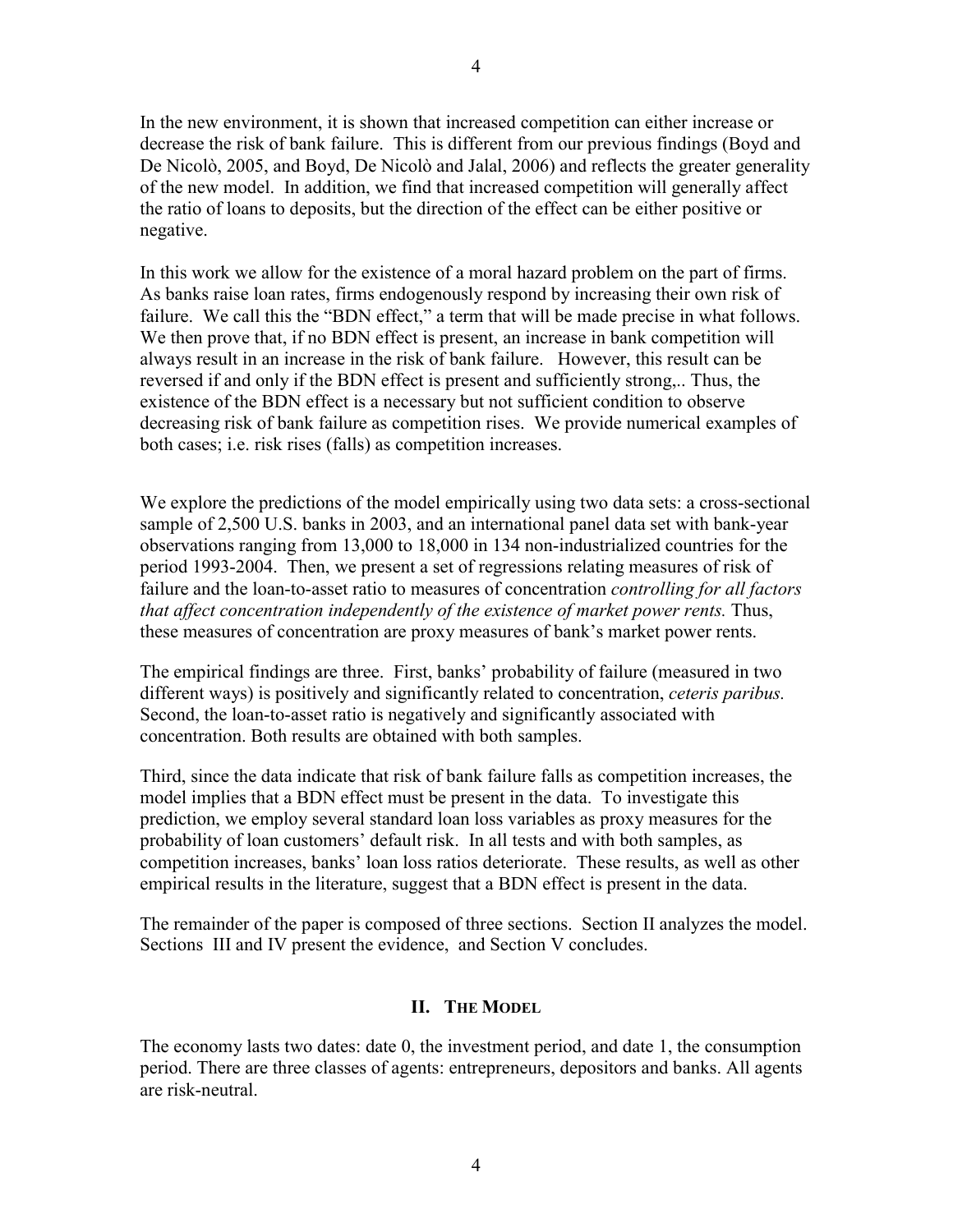#### **Entrepreneurs**

There is a continuum of entrepreneurs who have no resources but are endowed with effort. They are uniquely endowed with access to productive activities that require effort as an input. Specifically, they can operate one identical project of fixed size, normalized to 1. The project yields an output  $y + z$  at date 1 per unit invested at date 0.

The component of total output *y* is random, distributed with density function  $f(y)$  and cumulative density  $F(y)$  on the closed interval [0, A]. The component of total output z is deterministic, obtained one-to-one with entrepreneurs' effort. The cost of effort is  $c(z)$ , where  $c(z)$  is a strictly increasing, convex and twice differentiable cost function. As an alternative to operating a project, an entrepreneur can employ effort to obtain a utility level  $b \in [0, B]$ . Entrepreneurs' utility levels are distributed on [0, B] with cumulative density  $G(b)$ .

The outcome of the project  $y + z$  can be observed by banks only at a (verification) cost, which for simplicity is normalized to zero. Entrepreneurs who decide to undertake a project will borrow only from banks, as depositors are assumed to incur verification costs so large as to make direct lending to entrepreneurs too costly.

Banks offer simple debt contracts. The bank receives  $R<sup>L</sup>$  if the entrepreneur does not default, which occurs when  $v + z \geq R^L$ . The entrepreneur defaults when  $v + z < R^L$ . In this case, the bank verifies the outcome of the project and receives the entire output  $y + z$ .

The entrepreneur chooses *z* to maximize expected profits:

$$
\int_{R^L-z}^A (y+z-R^L)f(y)dy-c(z)=\int_{R^L-z}^A yf(y)dy+(z-R^L)(1-F(R^L-z))-c(z).
$$

Integrating the term  $\int_{R^L-z}^A y f(y) dy$  by parts, expected profits can be written as:

$$
A + z - R^{L} - \int_{R^{L}-z}^{A} F(y) dy - c(z) \quad (1).
$$

We assume that (1) is strictly concave in *z*, which implies that  $F'(R^L - z) - c''(z) < 0$ . The optimal *z* satisfies:

$$
1 - F(R^L - z) - c'(z) = 0 \qquad (2).
$$

Denote with  $z(R^L)$  the function associating each optimal z to a given loan interest rate defined implicitly by (2). Differentiating (2), we get:

$$
z'(R^{L}) = \frac{F'(R^{L}-z)}{F'(R^{L}-z)-c''(z)} < 0
$$
 (3).

Thus, the higher is the loan rate, the lower is the entrepreneur's effort. As noted, we have called this the BDN effect, which is induced by optimal contracting with entrepreneurial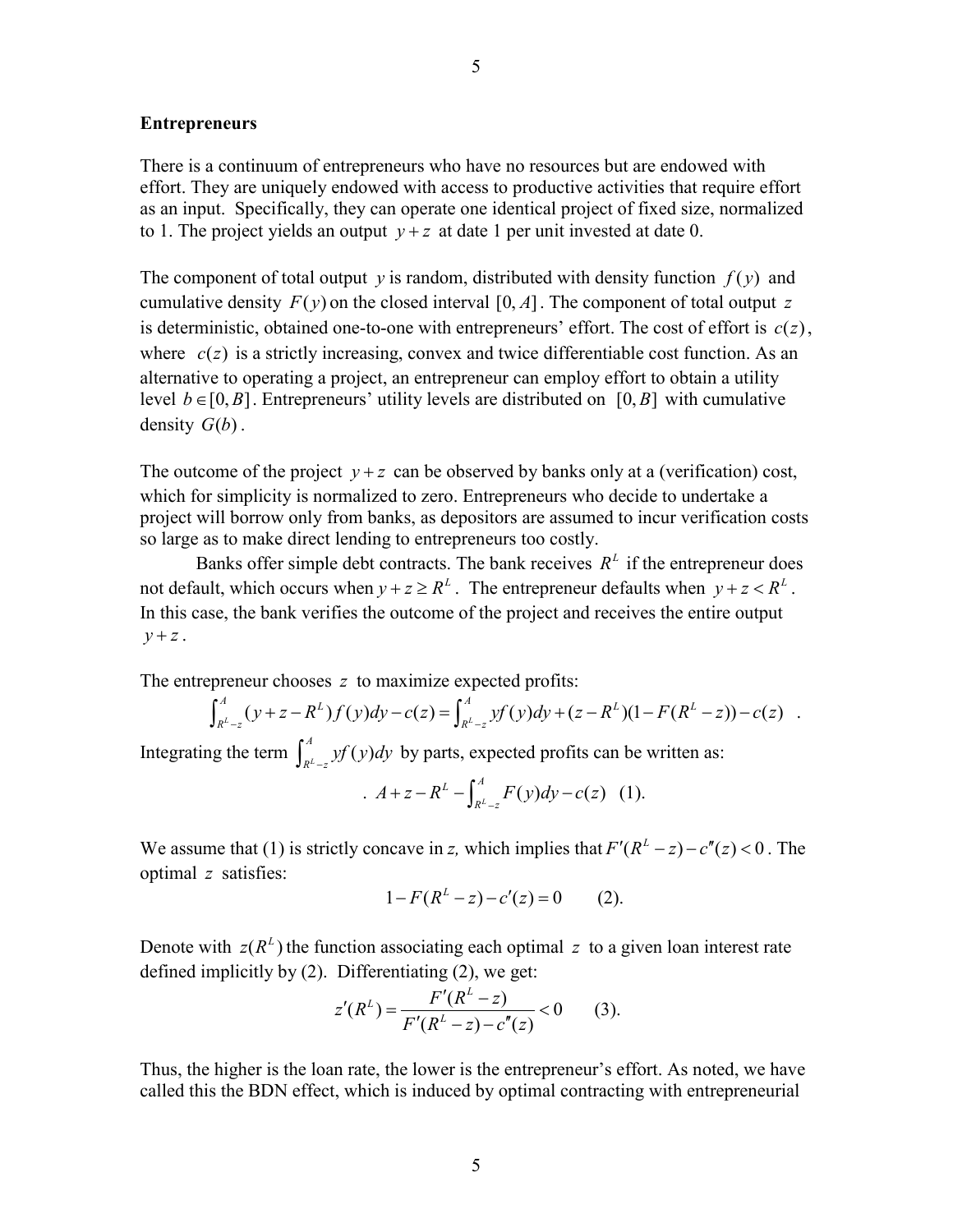moral hazard. Hence, entrepreneurs choose riskier projects— in the form of a smaller deterministic portion of output—when the loan interest rate is higher

We now derive entrepreneurs' aggregate demand for funds. Let  $\pi^e(R^L)$  denote the entrepreneurs' expected profits if they choose to undertake the project. It is straightforward to show that  $\pi^e(R^L)$  is strictly decreasing in  $R^L$ . Thus, an entrepreneurs will undertake the project if the expected profits  $\pi^e(R^L)$  are not lower than her reservation utility:

$$
\pi^e(R^L) \ge b \tag{4}
$$

Let  $b^*$  denote the value of *b* that satisfies (4) at equality. The total demand for loans is thus given by  $L = G(b^*) = G(\pi^e(R^L))$ . This expression defines implicitly a downwardsloping inverse supply of loans, which we denote with  $R^L = R^L(L)$ , with  $R^L(0) > 0$ ,  $R_{I}^{L}$  < 0 by assumption.

### **Depositors**

There is a continuum of depositors who place all their funds in banks.<sup>2</sup> The deposits of bank *i* are denoted by  $d_i$ , and total deposits by  $D = \sum_{i=1}^{N} d_i$ . By assumption, deposit contracts are simple debt contracts. Deposits are insured, so that their supply does not depend on risk, and for this insurance banks pay a flat rate deposit insurance premium standardized to zero. The inverse supply of deposits is denoted by  $R^D = R^D(D)$  with, by assumption,  $R_D^D > 0, R_{DD}^D \ge 0$ .

#### **Banks**

 $\overline{a}$ 

There are *N* banks that have no initial resources. They collect deposits and invest the proceeds in a riskless technology *and* in risky loans to entrepreneurs. By investing an amount *x* of date 0 resources, the riskless technology yields *rx* output at date 1.

Denote the loans of bank *i* by  $l_i$ , with total loans given by  $L = \sum_{i=1}^{N} l_i$ . Thus, the balance sheet of bank *i* is  $l_i + x_i = d_i$ .

 $2$  If bank deposits provide a set of auxiliary services (e.g. payment services, option to withdraw on demand, etc.) and depositors can invest their wealth at no cost in a risk-free asset, then deposits and the investment in the risk-free asset can be imperfect substitutes, and deposits may be held even though the investment in the risk-less asset dominates deposits in rate of return. For simplicity, investments in a risk-less asset by depositors are ruled out.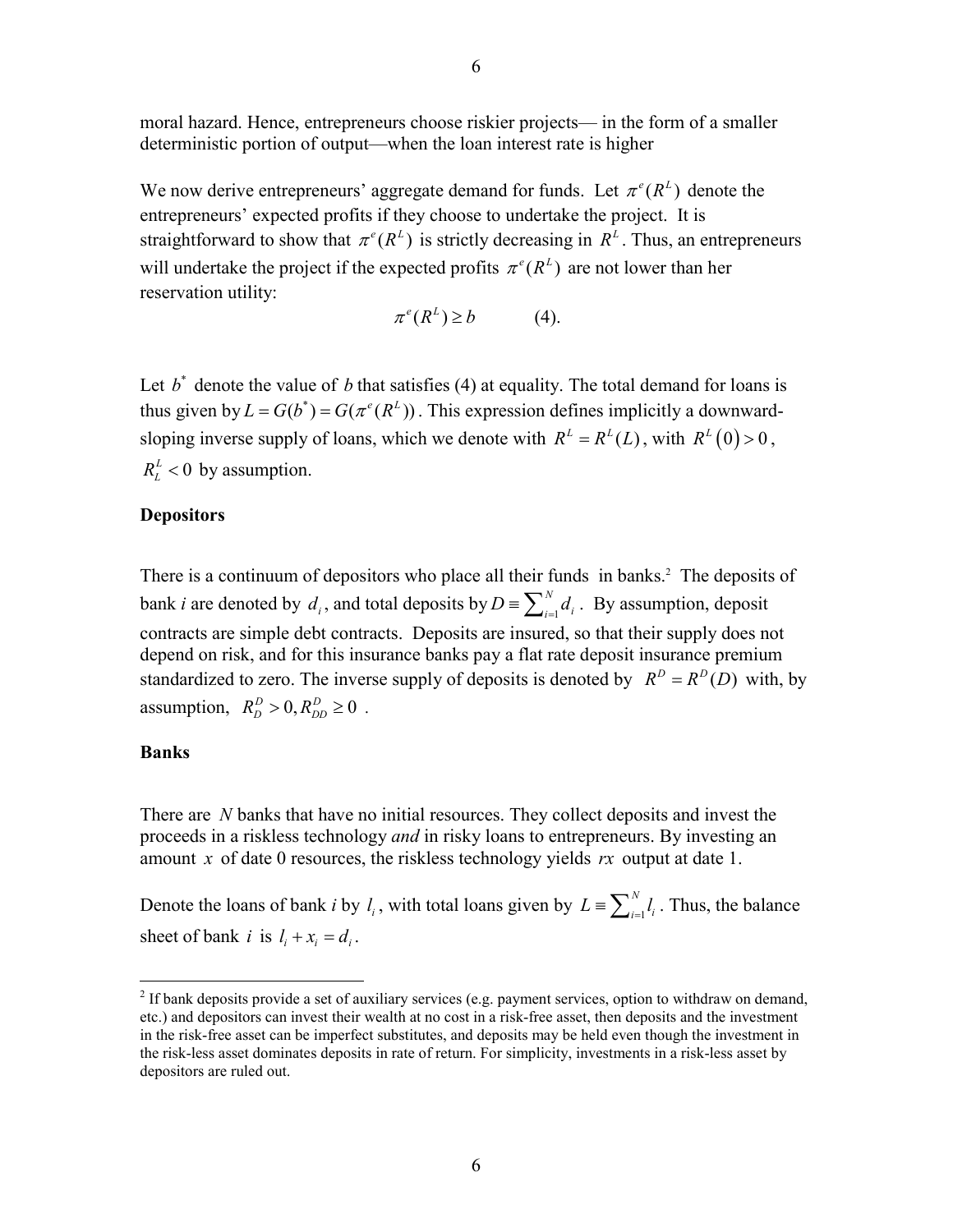Bank profits for each realization of the random component of output are as follows.

If  $y \ge R^L - z$ , no entrepreneur defaults and bank profits are

$$
(R^{L}(L)-r)l_{i}+(r-R^{D}(D))d_{i},
$$

where we have used  $x_i = d_i - l_i$ .

If  $y < R^2 - z$ , then all entrepreneurs financed by a bank default, and a bank's limited liability implies its profits are:

$$
\max\{0, (y+z-r)l_i + (r - R^D(D))d_i\}.
$$

Denote with  $Y^*$  the realization of  $y$  for which bank profits equal to zero—that is,  $(Y^* + z - r)l_i + (r - R^D(D))d_i = 0$ . Then,

$$
Y^*(l_i, d_i) \equiv r - \frac{(r - R^D(D))d_i}{l_i} - z \quad (5)
$$

If  $y \in [Y^*, R^L - z)$ , then all entrepreneurs financed default and fail, but the bank does not. If  $y < Y^*$  then a bank fails. Thus,  $Y^*$  is the bank failure threshold, hence,  $F(Y^*)$  is a bank's probability of failure. By choosing deposits, loans, and the investment in the riskfree asset, a bank also chooses its level of risk-taking  $Y^*$  and its probability of failure  $F(Y^*)$ .

Each bank maximizes expected profits, taking into account the best response of entrepreneurs' choice of effort to their choice of the loan rate, as given by (3). We denote this best response with the function  $z(L) = z(R^L(L))$ .

Therefore, bank *i* expected profits are given by:

$$
\int_{R^L(L)-z(L)}^A [(R^L(L)-r)l_i + (r - R^D(D))d_i] f(y) dy +
$$
  

$$
\int_{r^*(l_i,d_i)}^{R^L(L)-z(L)} [(y+z-r)l_i + (r - R^D(D))d_i] f(y) dy
$$
\n(6).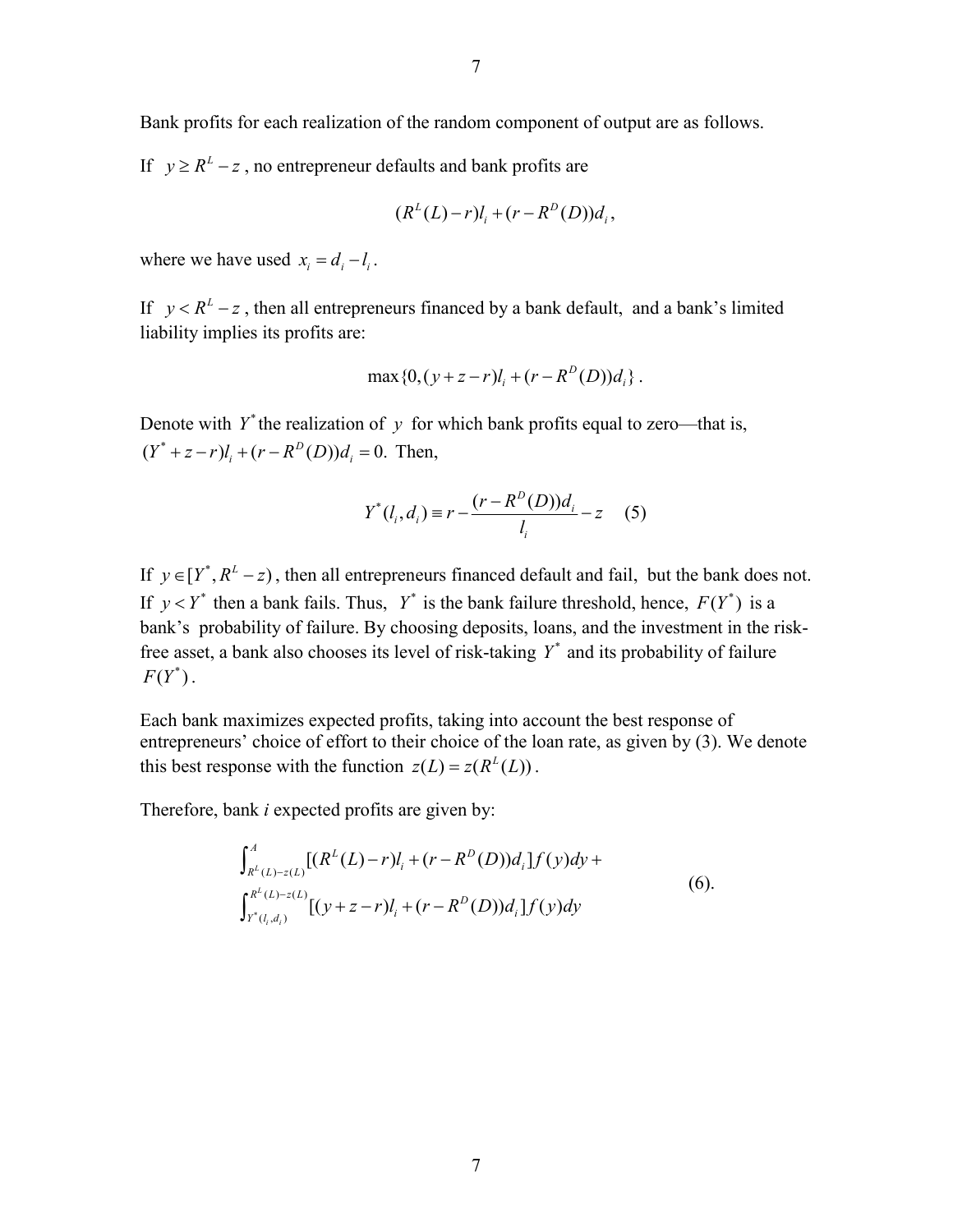Equation (6) can be re-written as:  $3^3$ 

$$
(R^{L}(L)-r)l_{i} + (r - R^{D}(D))d_{i} - l_{i} \int_{Y^{*}(l_{i}, d_{i})}^{R^{L}(L)-z(L)} F(y)dy \qquad (7)
$$

We focus on unique solutions by assuming that (7) is strictly concave in  $l_i$  and  $d_i$ .

#### **Equilibrium**

As in Allen and Gale (2004), banks compete à la Cournot. In our two-period context, this assumption is fairly general. As shown by Kreps and Scheinkman (1983), the outcome of this strategic interaction is equivalent to a two-stage game where in the first stage banks commit to invest in observable "capacity" (deposit and loan service facilities, such as branches, ATM, etc.), and in the second stage they compete in prices.

In an interior Nash equilibrium, each bank *i* chooses  $(l_i, d_i) \in R_{++}$  that is the best response to the strategies of other banks. By the assumed strict concavity of the bank's profit function (7), an interior equilibrium is characterized by:

$$
R^{L} - r - \int_{Y^{*}}^{R^{L}-z} F(y) dy - l_{i} [F(R^{L} - z)(R^{L}_{L} - z_{L}) - R^{L}_{L} - F(Y^{*})Y^{*}_{l_{i}}] = 0
$$
 (8),  

$$
r - R^{D} - R^{D}_{D}d_{i} + l_{i} F(Y^{*})Y^{*}_{d_{i}} = 0.
$$
 (9),  
where  $Y^{*}_{d_{i}} = -\frac{(r - R^{D} - R^{D}_{D}d_{i})}{l_{i}}$  (10),  
and  $Y^{*}_{l} = \frac{(r - R^{D})d_{i}}{l_{i}} - z_{l}$  (11).

Observe that an interior threshold bank failure point satisfies 
$$
Y^* \in (0, A)
$$
, which implies  $F(Y^*) \in (0, 1)$ . Assuming and interior solution, and substituting (10) in (9), Equation (9) simplifies to:

and  $Y_{l_i}^* = \frac{(1 - K)^2}{l^2}$ 

$$
r - R^D - R_D^D d_i = 0. \qquad (12),
$$

*i i*

 $\frac{z^{*}}{l_{i}} = \frac{(l - R)^{i}}{l^{2}} - z_{l}$ *i*

*l*

Thus, total deposits are determined independently of total loans.<sup>4</sup>

<sup>&</sup>lt;sup>3</sup> Equation (7) is obtained by adding and subtracting

<sup>\*</sup>  $R^L(L)-z$ <sup>L</sup> $[(R^L(L)-r)l_i+(r-R^D(D))d_i]f(y)$  $\int_{Y^*}^{R^L(L)-z} [(R^L(L)-r)l_i + (r-R^D(D))d_i] f(y) dy$  to equation (6), integrating by parts the term \*  $\int_{Y^*}^{R^L(L)-z} y f(y) dy$ , and substituting (5) in the resulting expression.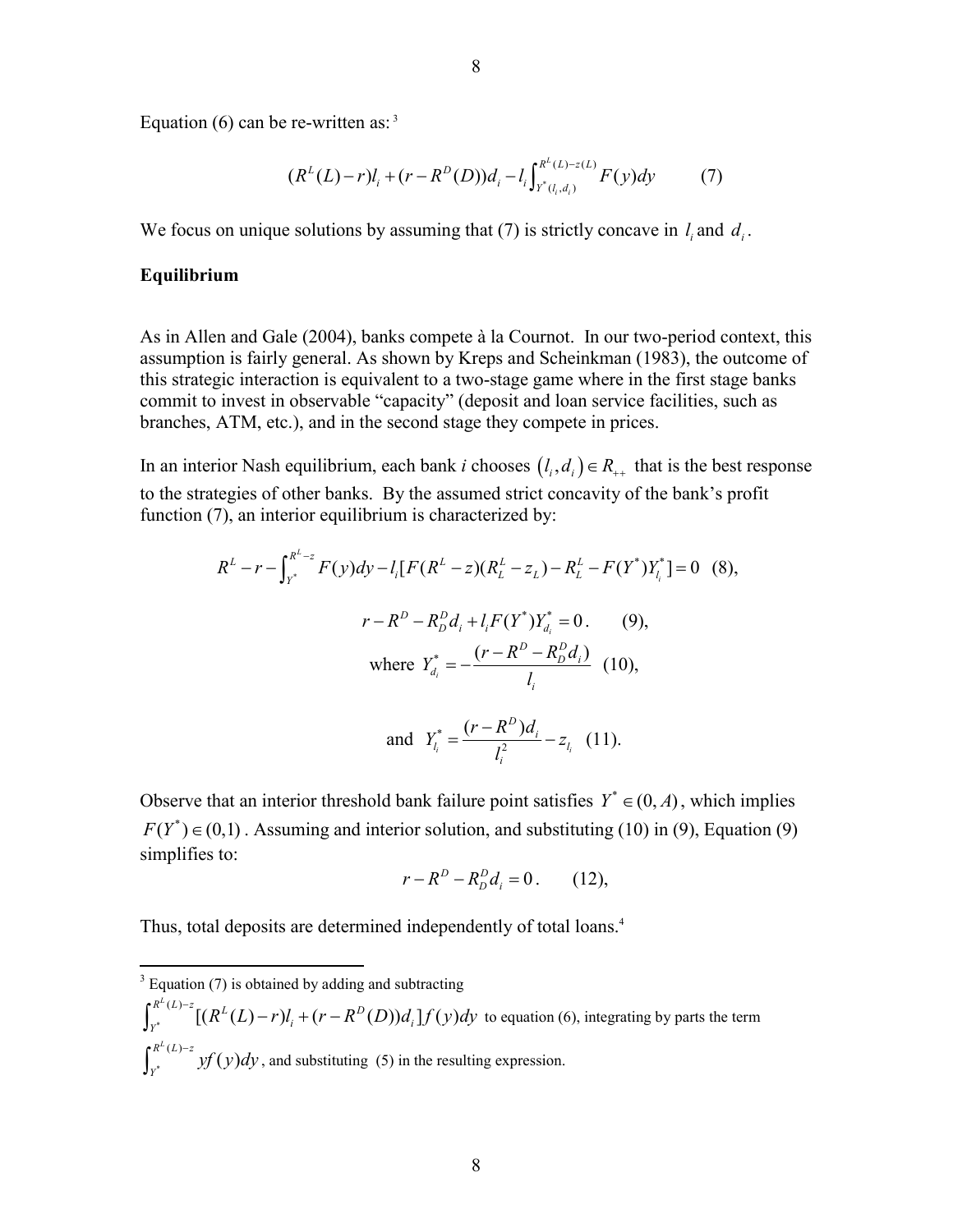An interior *symmetric* Nash equilibrium has  $L = NI$  and  $D = Nd$ . Substituting these conditions in  $(8)$ ,  $(10)$ ,  $(11)$  and  $(12)$ , yields:

$$
G(L, D, N) = R^{L} - r - \int_{r^{*}}^{R^{L}-z} F(y) dy - \frac{L}{N} [F(R^{L} - z)(R^{L}_{L} - z_{L}) - R^{L}_{L} - F(Y^{*})Y_{l}^{*}] = 0 \quad (13),
$$
  

$$
r - R^{D} - R_{D}^{D} \frac{D}{N} = 0. \qquad (14),
$$
  

$$
Y^{*}(L, D) = r - \frac{(r - R^{D})D}{L} - z \quad (15)
$$

where, in (13).  $^*$   $\_$   $R^D_D D^2$ 2 *D*  $Y_L^* = \frac{R_D^D D^2}{NL^2} - z_L$ , obtained by substituting  $L = NI$  and  $D = Nd$  in (11) and using (14).

Equation (13) says that the lending rate is the sum of the "risk free rate"  $r$ , plus two terms. The first of these two terms—  $RP \equiv \int_{v^*}^{R^L - z} F(y)$  $RP = \int_{y^*}^{R^2 - z} F(y) dy$  — is a "risk premium", since it is the probability that the level of realized output is such that all entrepreneurs financed default and fail, and the larger is such probability, the higher is the charged loan rate. The third term— $LR = \frac{L}{N} [F(R^L - z)(R^L - z_L) - R^L - F(Y^*)Y^*_l]$  —represents "market power rents" on the loan side, since it captures how loan pricing is chosen taking into account the elasticity of loan demand as well as the loan choices of competitors. Similarly, Equation (14) says that the deposit rate is the sum of the risk-free rate plus market power rents on the deposit side, given by the term  $DR = -R_D^D \frac{D}{N}$ .

Indeed, in this model with uncertainty the classical "Lerner" index of market power, defined as the excess of price over "marginal" costs, includes a "risk premium", and is given by  $R^L - R^D = RP + LR + DR$ . As *N* increases, market power rents *LR* and *DR* decline, and vanish as  $N \rightarrow \infty$ .

Equation (15) is the equilibrium bank failure threshold. In equilibrium, such threshold increases with total deposits, since  $Y_D^* = -\frac{r - R_D^D - R_D^D}{r}$  $Y_D^* = -\frac{r - R^D - R_D^D D}{I}$ *L*  $=-\frac{r-R^D-R^D_D}{r}$ . By (14),  $r - R^D - R^D_D D = R^D_D D(\frac{1}{N} - 1) < 0$  for  $N > 1$ . Thus,  $Y^*_D > 0$ .

<sup>&</sup>lt;sup>4</sup> This result is obtained by Dermine (1986) in a model of a monopolist bank as well as under perfect competition.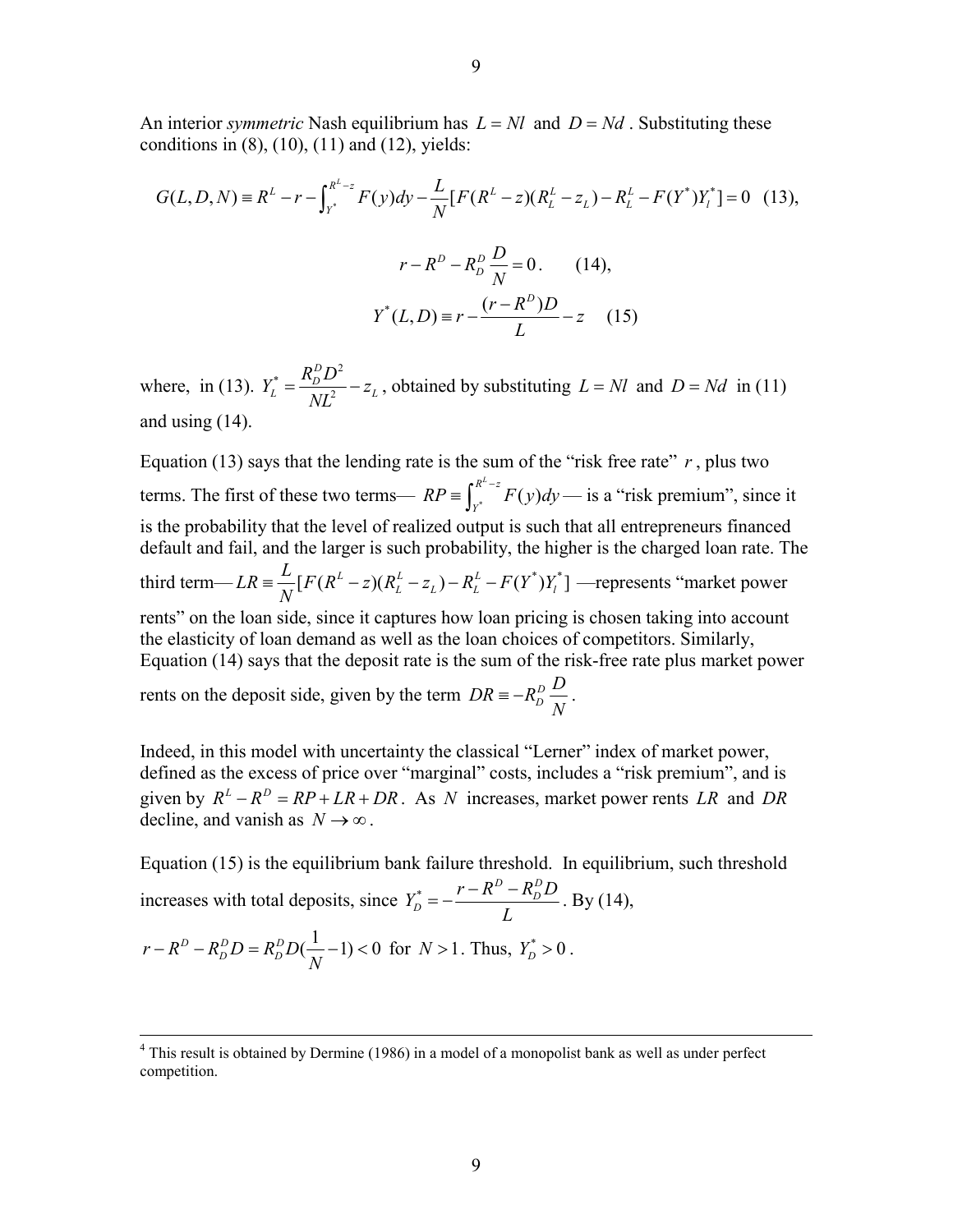However, *ceteris paribus*, the bank failure threshold can either increase or decrease in the amount of loans. Note that, substituting (14) in (11),  $^*$   $\_$   $R^D_D D^2$ 2 *D*  $Y_L^* = \frac{R_D^D D^2}{N L^2} - z_L$ . The first term—

$$
\frac{R_D^D D^2}{NL^2}
$$
—is positive, but the second term— $z_L = z'(R^L)R_L^L$ —is also positive, since  $R_L^L < 0$  and  $z'(R^L) < 0$  by (3). Thus,  $Y_L^* > 0$  if the BDN effect is weak, since  $z_L < \frac{R_D^D D^2}{NL^2}$ , while  $Y_L^* < 0$  if the BDN effect is sufficiently strong, since  $z_L > \frac{R_D^D D^2}{NL^2}$ .

Next, we illustrate the comparative statics with respect to an increase in the number of banks—which can be either the result of a lift of entry restrictions or lower sunk costs of the intermediation technology.

Differentiating (14), we get:

$$
\frac{dD}{dN} = \frac{R_D^D D}{N(R_D^D(N+1) + R_{DD}^D D)} > 0 \text{ (16)}.
$$

Thus, total deposits increase with *N.*

Substituting the total deposit function defined implicitly by (14) in (13), and differentiating, we get:

$$
\frac{dL}{dN} = \frac{-G_N}{G_L} \qquad (17).
$$

By the assumed concavity of bank's profits in loans,  $G_L < 0$ . Thus,

$$
sign(\frac{dL}{dN}) = sign(G_N) \quad (18)
$$

Recall that we defined  $LR = \frac{L}{N} [ F(R^L - z)(R^L - z_L) - R^L - F(Y^*)Y^*_l ]$ . Then,

differentiating  $G(L, D(N), N)$  with respect to N (keeping L fixed at the equilibrium level), we obtain:

$$
G_N \equiv \frac{LR}{N} + \frac{dD}{dN} \left( F(Y^*) Y_D^* + \frac{dLR}{dD} \right) = \frac{LR}{N} + \frac{dD}{dN} F(Y^*) Y_D^* + \frac{dLR}{dN} \,. \tag{19}
$$

The term  $\frac{LR}{N}$  is positive, as the rents on the loan side cannot be negative, otherwise profits due to loans would be negative and a solution with *L* > 0 could not be an equilibrium. The term  $F(Y^*)Y_D^*$  is positive, since we have shown that  $Y_D^* > 0$  for  $N > 1$ . The last term is:  $\frac{dLR}{dN} = -\frac{LR}{N}$ , which cancels out with the first term.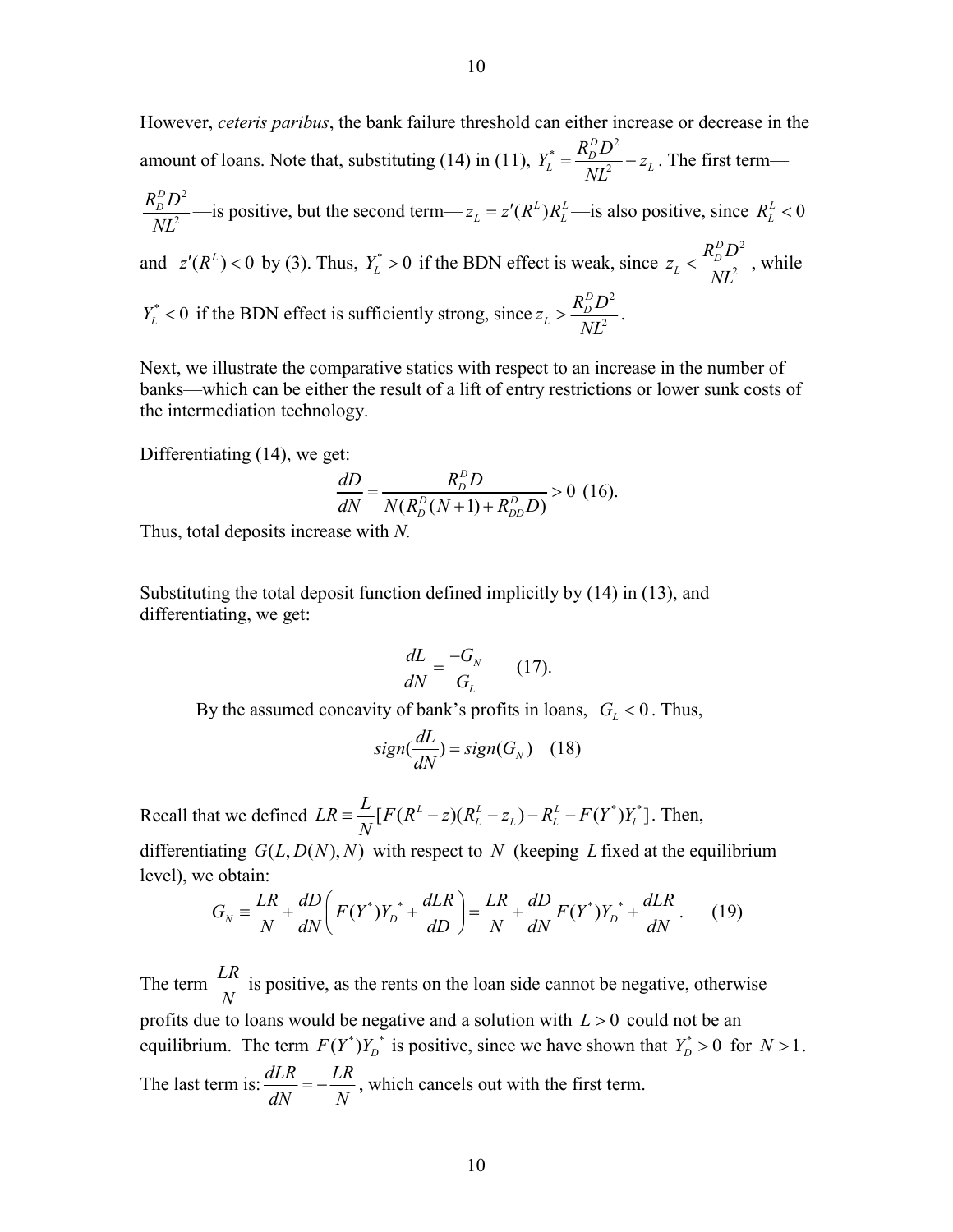Thus, total loans also increase with *N.*

Next, we discuss the *joint* empirical implications for risk taking and asset allocation of an increase in competition. In this model, the asset allocation is summarized by the ratio of loans to deposits  $L/D$ , as deposits are the only source of banks' funding...

The change in  $Y^*$ —hence, the change in the risk of failure  $F(Y^*)$ —resulting from a change in the number of banks is given by:

$$
Y_N^* = Y_D^* \frac{dD}{dN} + Y_L^* \frac{dL}{dN} \tag{20}
$$

The term  $Y_D^* \frac{dD}{dN}$  is positive, so that, *ceteris paribus*, an increase in total deposits will result in a larger set of output realizations for which a bank failure occurs. As we have seen, total loans increase with *N* ( $\frac{dL}{dx} > 0$  $\frac{dL}{dN} > 0$ ). It is clear that if  $Y_L^* > 0$ , that is, if the BDN effect is weak, then risk unambiguously increases, since  $Y_N^* > 0$ . Note that this, in principle, may occur under any asset allocation, that is, whether *L* / *D* increases or declines with *N* . Thus, *if the BDN effect is weak, then risk will increase independently of the asset allocation.* Conversely, if  $Y^*$  < 0, that is, *if the BDN effect is strong, then the change in risk will generally depend on both the strength of the BDN effect as well as on the asset allocation.* 

However, note that for any economy,  $Y_L^* \to -z_L$  as  $N \to \infty$ . Thus, there exists a threshold value of *N* such that for all numbers of banks greater than such threshold, the BDN effect becomes strong. In other words, the BDN effect becomes more important as competition increases.

In all cases, though, the magnitude of the change in total loans relative to total deposits will depend on all the parameters of the model, such as the elasticity of the demand for loans and supply of deposits, moral hazard costs and the assumptions regarding the distribution of the random component of the return on the risky investment.

This can be seen by the numerical examples reported in the Table below for a simple economy with linear demand and supply schedules and a uniform distribution of the return of the risky technology. Panel A reports the case where there is no BDN effect: risk increases as *N* goes up, while *L* / *D* first declines and then increases with *N* . Panel B reports the same economy, but with a strong BDN effect: here risk monotonically declines with *N* , while, similarly to the previous case, *L* / *D* exhibits a U-shaped relationship with the number of banks.<sup>5</sup>

1

(continued…)

 $<sup>5</sup>$  The sensitivity of the behavior of risk to the underlying parameters of the model is also underscored by</sup> other special versions of our model with no asset allocation choice. Boyd and De Nicolò (2003) in an Allen and Gale (2000) model with bankruptcy costs show that there can be a non-linear U-shaped relationship between the number of banks and bank risk. On the other hand, Martinez-Miera and Repullo (2008)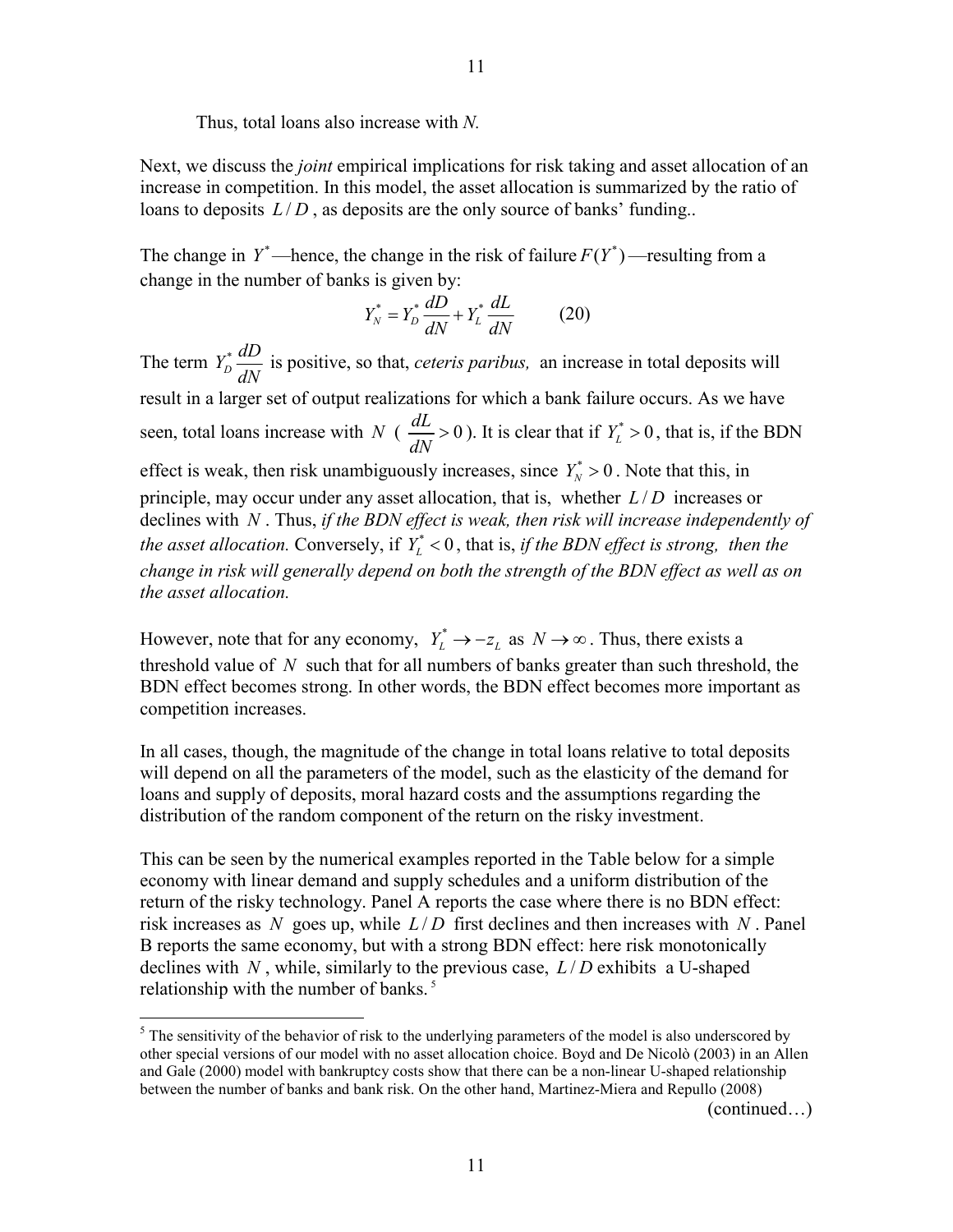#### Number of profits total total loans/deposits Probability of banks per bank loans deposits bank failure  $[FGY]$ bank failure  $[F(Y^*)]$ **Panel A: No BDN effect** 2 3.953 5.36 7.00 0.766 0.059 3 2.255 5.97 7.88 0.758 0.070 5 1.023 6.59 8.75 0.753 0.082 10 0.315 7.16 9.55 0.750 0.092 20 0.090 7.49 10.00 0.749 0.098 30 0.043 7.61 10.16 0.749 0.100 50 0.016 7.72 10.29 0.750 0.102 100 0.003 7.84 10.40 0.754 0.104 **Panel B: Strong BDN effect** 2 4.181 5.66 7.00 0.808 0.077 3 2.503 5.95 7.88 0.755 0.067 5 1.515 5.50 8.75 0.629 0.062 10 0.672 5.66 9.55 0.593 0.050 20 0.293 5.94 10.00 0.594 0.041 30 0.142 6.66 10.16 0.655 0.034 50 0.011 7.81 10.29 0.759 0.027 100 0.003 7.86 10.40 0.756 0.025

In sum, as *N* increases, risk increases if the BDN effect is weak, but can decrease if such effect is strong. Moreover, any economy will exhibit a strong BDN effect for a sufficiently large number of banks. As our numerical examples illustrate, when the BDN effect is strong (weak), there exists economies where beyond a certain level of *N* , risk decreases (increases) as the loan to asset ratio increases. Next, these predictions are confronted with the data.

#### **III. EVIDENCE**

In a recent survey of the empirical literature, Beck (2008) points out that studies of banks in individual countries have reached mixed conclusions on the relationship between competition and risk in banking, while cross-country studies tend to indicate a positive relationship between competition and the stability of banking systems.

We should note two important drawbacks of many existing empirical studies: 1. the measures of competition used have been either "ad-hoc"; or 2. they have lacked a clear theoretical underpinning.

Examples of the former are studies that have used the so-called "H-statistics" introduced by Panzar and Rosse (1987) as a *continuous* measure of competitive conditions. It is well known in the literature that using this statistic as a continuous measure of competitive conditions is inappropriate, and that it produces competitive rankings

 $\overline{a}$ 

consider a special modification of our previous model (Boyd and De Nicolò, 2005) with no competition in the deposit market, and where our assumption of perfectly correlated loans returns à la Allen and Gale (2000) is replaced with imperfect correlation. A non-linear inverted-U shaped relationship between the number of banks and bank risk can be obtained under some assumptions, in contrast to Boyd and De Nicolò (2003).

# **Table**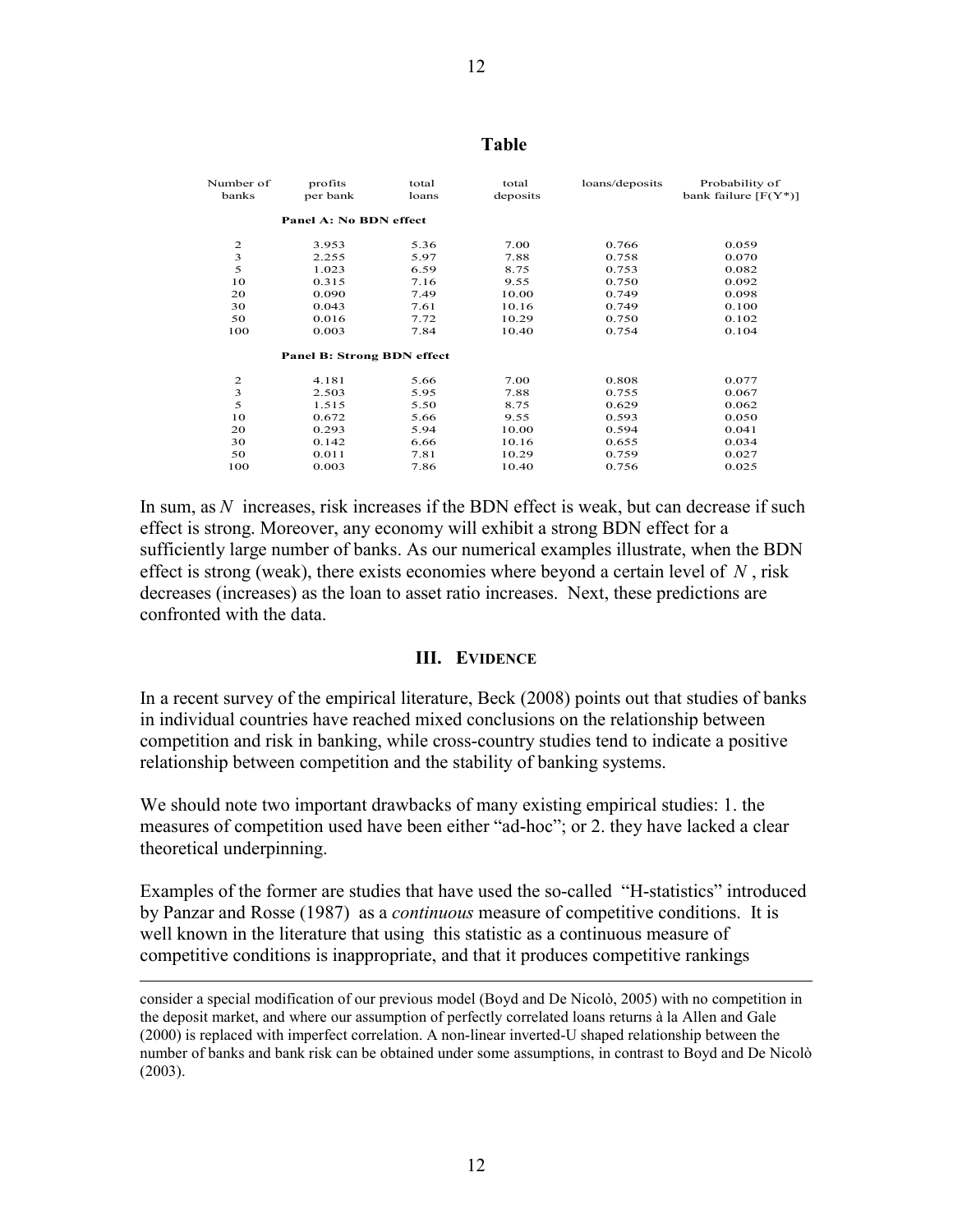opposite to those obtained by other measures proposed in the so-called "New Industrial Organization" (NIO) literature (see the discussion in Shaffer, 2004). Importantly, this and other NIO competition measures are constructed ignoring key features of banking, such as risk and uncertainty.<sup>6</sup>

Examples of the second group are studies that have considered some proxy measure of a Lerner index as a measure of competition. The endogeneity of such measures is typically tackled empirically by using instrumental variables. Yet, in many studies the choice of instruments seems often to be dictated more by data availability than by an explicit theoretical derivation. Most importantly, as demonstrated by Vives (2008) in the context of workhorse models of firm competition under certainty, even measures such as the Lerner index are not model-independent, so that "..... it cannot be taken for granted that a good proxy for the degree of product substitutability, as an indicator of competitive pressure, is the Lerner index" (Vives, 2008, p.445). Thus, the results obtained using measures of competition not supported by some explicit theoretical construct are difficult to evaluate and compare, and, as known since Cort (1999) , estimates of measures of competition can be significantly biased.<sup>7</sup>

Our empirical analysis differs from previous studies in three key respects. To our knowledge, this is the first empirical study in banking that assesses the *joint* implications of changes in competitive conditions on both bank risk and asset allocations with the guidance of an explicit theoretical model. Second, we employ measures of bank competition and risk that are dictated by our theory. Third, we consider two very different samples, a U.S. sample and an international sample, to assess whether country-specific and cross-country evidence differ in key respects. Next, we explain these features of the empirical work in detail.

## **A. Measurement of competition**

A standard measure of market structure is the Hirschmann-Hirfendahl Index (HHI). In symmetric Cournot-Nash competition models such as ours, the HHI index is given

<sup>&</sup>lt;sup>6</sup> Recent published studies using the H-statistics as a continuous measure of competition and ignoring risk include Bikker and Haaf (2002) Claessens and Laeven (2004, 2005), and Levy-Yeyati and Micco (2007).

<sup>&</sup>lt;sup>7</sup> Recent examples of this kind of studies are Jimenez, Lopez and Saurina (2007) and Berger, Klapper and Turk-Ariss (2009). Jimenez, Lopez and Saurina (2007) correct their Lerner index with a risk premium, which is assumed to be determined under the assumption that the bank cost of funding is determined competitively, thus ignoring market power rents on the funding side. In addition, this premium is proxied by the probability of default of their loan categories, given by the ratio of defaulted loans to total loans, while their dependent variable is the ratio of non-performing loans to total loans: thus, the dependent variable is regressed on a highly correlated independent variable (to give a perspective, the correlation between delinquencies and charge off rates on all loans for the US commercial banks during 1991Q1- 2008Q3 is 0.86). Berger, Klapper and Turk-Ariss (2009) employ a Lerner index in which marginal costs are estimated assuming that the cost of bank funding is provided competitively, thereby missing by construction any market power on the deposit side. Further they ignore any measure of a risk premium.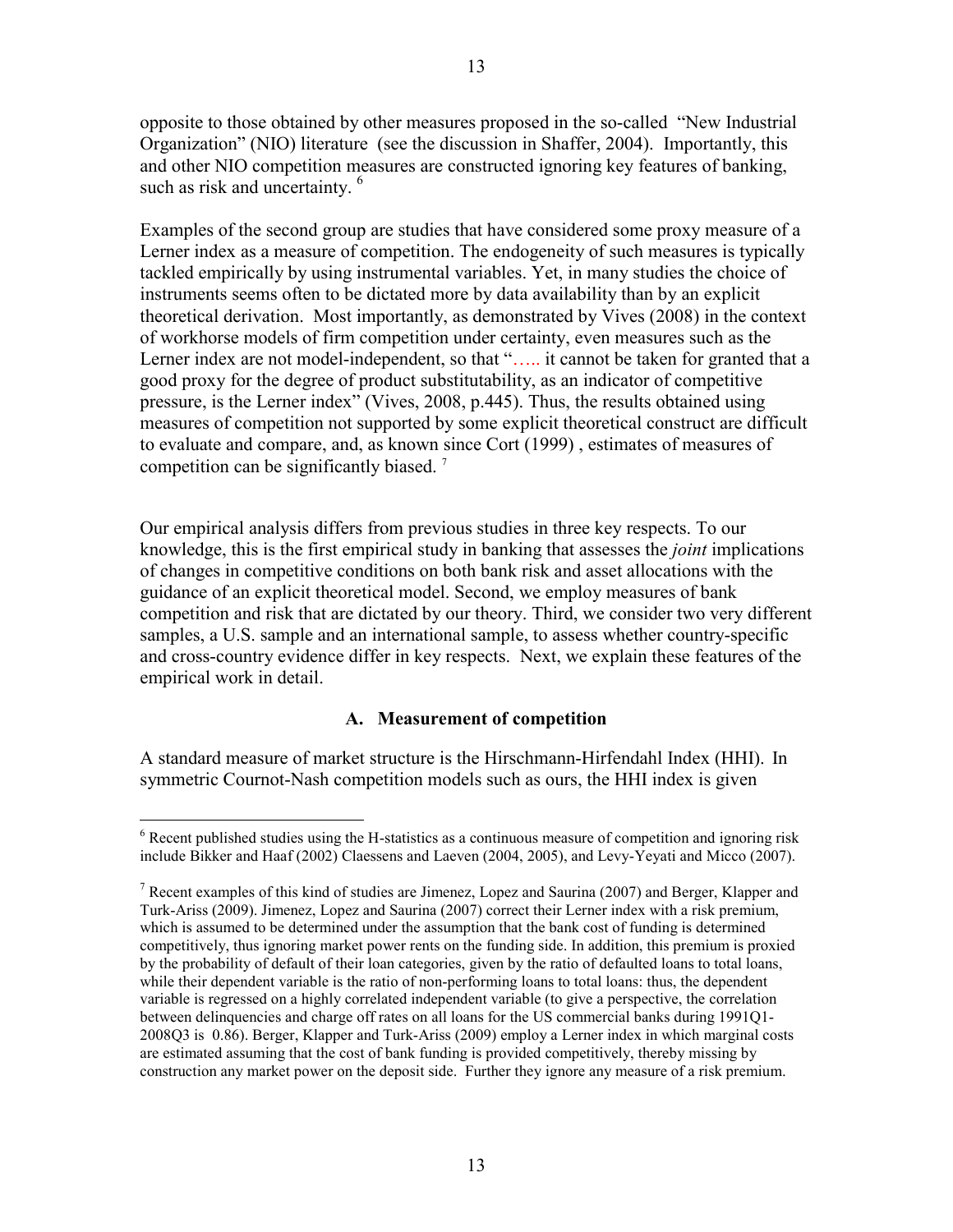by  $N^{-2}$ . *Ceteris paribus*, this HHI is positively associated with price-cost margins (Lerner index), a standard measure of the degree of competitiveness, as we have shown. However, in reality both banks and markets are heterogeneous. Thus, the relationship between concentration measures and the degree of competition needs to be conditional on certain factors that are not directly connected with the ability of firms to extract market power rents, but may affect the level of concentration.<sup>8</sup>

Banks differ both with respect to scale (dis)economies and with respect to their cost structures. In theory, it has been well known since Desmetz (1973) that, *ceteris paribus*, a high HHI may reflect differences in banks' technologies, since more efficient banks will be able to gain larger market shares due to their ability to set prices lower than their competitors.

Likewise, markets differ with respect to size and the demand for banking services. Comparing HHIs across markets requires that we take into account differences in market size (see Bresnahan, 1989), since an HHI may be lower in a larger market, in which a greater number of firms can profitably operate. Differences in the demand for banking services across markets can also result in differences in HHIs not necessarily directly related to the ability of banks to extract market power rents.

Thus, our proxy measure of the degree of competition is the HHI index *conditional* on measures of banks' size and costs, size of market and proxy measures of the demand for banking services. As remarked by Sutton (2007) with reference to studies of nonfinancial firms in which firm and market heterogeneity is accounted for, "…..that a fall in concentration will lead to a fall in prices and price-cost margins is well-supported both theoretically and empirically."9 Similarly, Degryse and Ongena (2008), in their recent comprehensive survey of the empirical banking literature, show that the results of studies conducted in many countries and different time periods indicate that more concentrated markets are associated with significant interest rate margins in both deposit and loan markets.

#### **B. Measurement of risk**

Our first empirical measure of bank risk is the *Z-score,* which is defined as  $Z = (ROA + EA)/\sigma (ROA)$ , where *ROA* is the rate of return on assets, *EA* is the ratio of equity to assets, and  $\sigma(ROA)$  is an estimate of the standard deviation of the rate of return on assets, all measured with accounting data. This risk measure is monotonically associated with a bank's probability of failure and has been widely used in the empirical banking and finance literature. Specifically, it represents the number of standard deviations below the mean by which a bank's profits would have to fall so as to deplete

<sup>&</sup>lt;sup>8</sup> It is well known that in the context of Cournot-Nash competition, the direct relationship between concentration and the degree of market power holds only for specific forms of firm heterogeneity (see for example Tirole, 1988).

<sup>&</sup>lt;sup>9</sup> Recent evidence of a significant positive relationship between concentration and price-cost margins is in Ali, Klasa and Yeung (2008).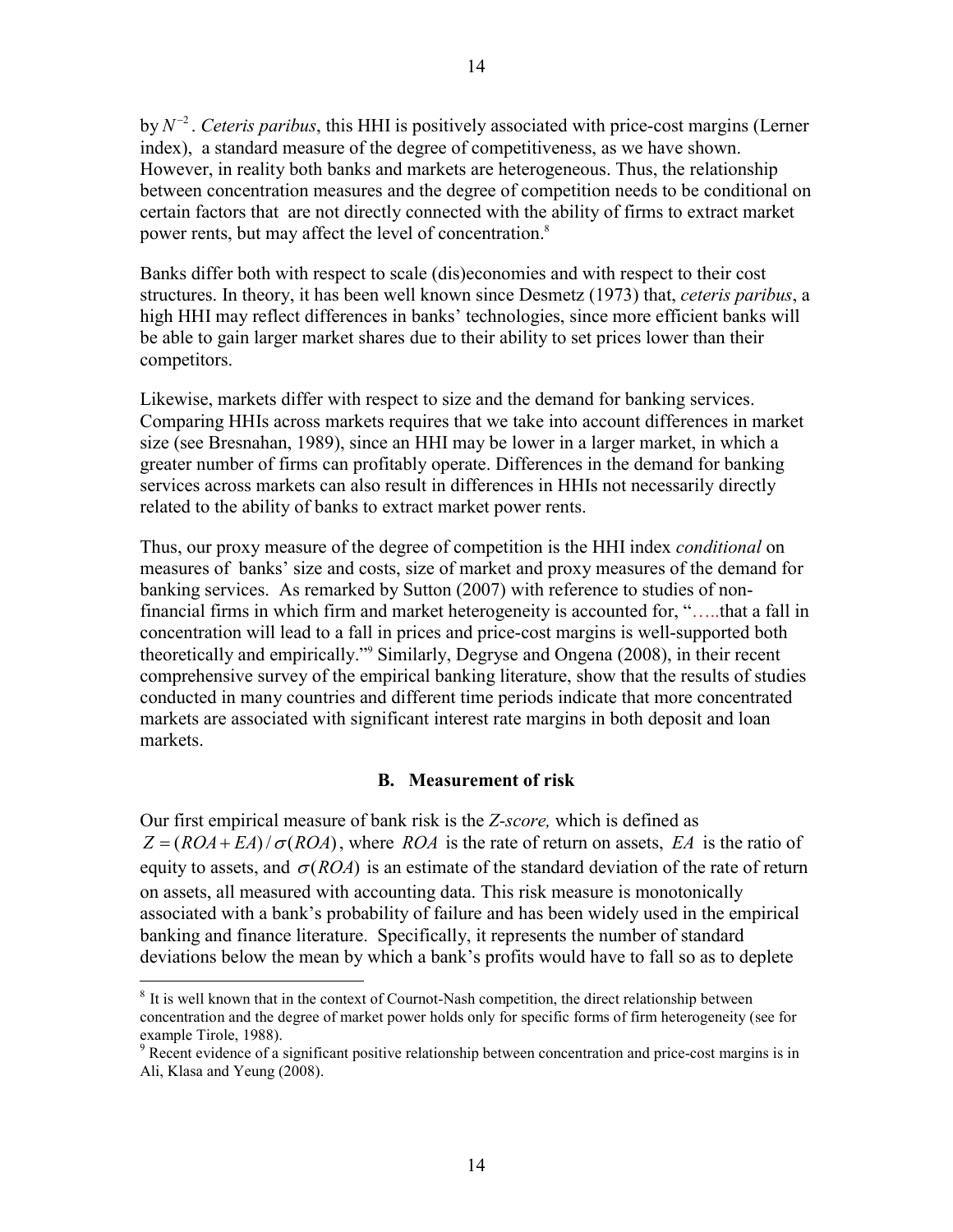equity capital. It does not require that profits be normally distributed to be a valid probability measure; indeed, all it requires is existence of the first four moments of the return distribution (Roy, 1952).<sup>10</sup>

Our second risk measure is specifically related to the riskiness of banks' loan portfolios. Recall that in the theoretical model, there are two distinct failure probabilities: the probability that loan customers default (represented by  $F(R^L - z)$ ), and the probability that the bank fails (represented by  $F(Y^*)$ ). As discussed earlier, loan customers' default risk is partly determined by a moral hazard problem in which, as loan rates rise they supply less effort which causes their risk of failure to rise. We have referred to this as the BDN effect. We investigate the size of the BDN effect by looking at the risk associated with bank loan portfolios. Although explicit loan default probability measures are not available, we can employ standard measures of loan portfolio losses as proxy measures. These procedures and the attendant caveats are discussed in the next section.

Our third risk measure is an indicator of actual bank failures, or near-failures, and we can only use this measure with the international sample. Unfortunately, we cannot employ such a measure with the US cross-section of banks, since 1993 was a benign year and none of the 2500 sample banks was even close to failure or under regulatory supervision. In the international panel, observing actual bank failures is difficult because the authorities frequently intervene with problem banks, re-organize, and recapitalize, making it difficult to identify the timing of actual failures. What we do as an alternative is to look at the accounting sum of capital plus current profits standardized by assets and define extremely low (outlier) observations as "failed or near –failed banks". This procedure is discussed in detail below.

# **C. Samples**

We employ two samples with very different characteristics, each with its own advantages and disadvantages. The first sample, a single cross-section of US banks, is specifically chosen so as to reduce measurement problems in market definition to the absolute minimum. In making this choice we admittedly give up sample size and representativeness of the sample. The second sample, an international panel of banks in many countries, has enormous size and is representative of many different markets and economic environments. However, measurement issues arise in defining banking markets and measuring competition therein.

 $10$  In our model banks are for simplicity assumed to operate without equity capital. However, in the model the definition of a bank failure is when gross profits are insufficient to pay depositors. If there *were* equity capital in the theory model, bankruptcy would occur precisely when equity capital was depleted. Thus, the empirical risk measure is identical to the theoretical risk measure, augmented to reflect the reality that banks hold equity.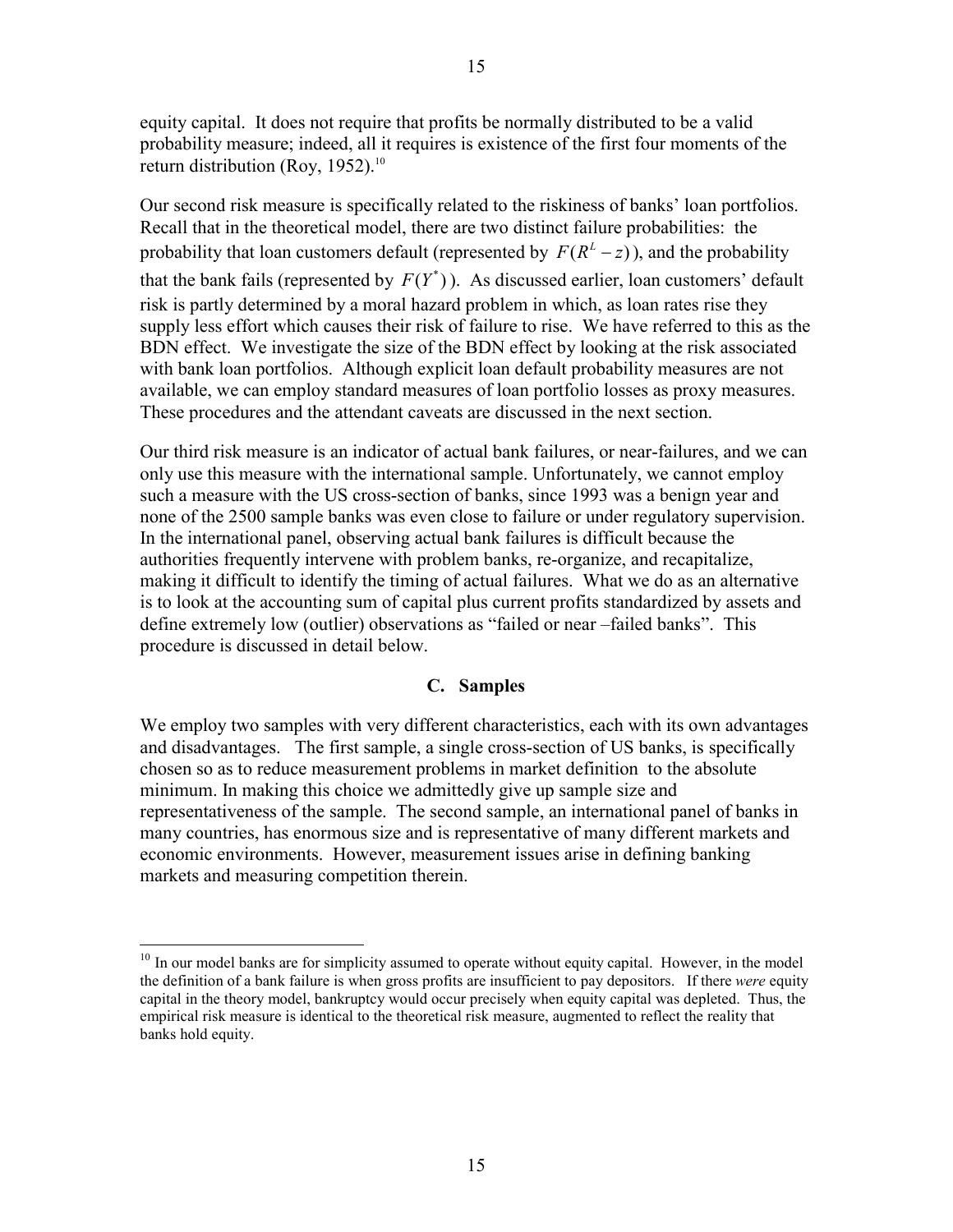The first sample is composed of 2500 U.S. banks that operated only in rural non-Metropolitan Statistical Areas, and is a cross-section for one period, June, 2003. The banks in this sample tend to be small and the mean (median) sample asset size is \$80.8 million (\$50.2 million). They exhibit extreme variation in competitive conditions.<sup>11</sup> By limiting ourselves to these banks we are able to use the Federal Reserve's "Facilities" dataset. For anti-trust purposes, in these rural market areas the Federal Reserve Board (FRB) defines a competitive market as a county and maintains deposit HHIs for each market. These computations are done at a very high level of disaggregation. Within each market the FRB defines a competitor as a "banking facility," which could be a bank or a bank branch.

There is a substantial literature on the topic of competition in rural US banking markets, one that is too large to be adequately reviewed here.<sup>12</sup> However, two measurement problems are commonly recognized in this research. One is that the FRB only reports HHI indices for deposits, not for loans. It is entirely possible that the loan market is different from the deposit market in many cases so that the deposit market HHI is not the appropriate measure for loan market conditions. Another widely-recognized problem is that many banks operate in more than one deposit and/or loan market. When that occurs, the researcher must somehow aggregate HHI measures across markets and there is no unanimity on how that should be done. A related problem, important for our purposes, is that banks do not publicly report balance sheets at the branch level. This means that we cannot compute the loan/deposit ratio at the county level, and that is a key variable for our investigation.

In an attempt to mitigate all these problems simultaneously, we asked the FRB staff to delete from our sample all banks that operated in more than one deposit market*.* 13 By limiting our sample to such "unit banks," we neatly avoid the problem of having to aggregate HHI indices. In addition, with these unit banks we are able to match up competitive market conditions as represented by deposit HHIs and loan/deposit ratios as represented by bank balance sheet data. 14 Obviously, computation of the HHI statistics was done before these deletions, and was based on all competitors (banks and branches) in each market. Finally, this dataset allows us to include (or not) savings and loans as competitors with banks, which could provide a useful robustness test. S&L deposits are

 $11$  For example, when sorted by HHI, the top sample decile has a median HHI of 5733 while the bottom decile has a median HHI of 1244. The sample includes 32 monopoly banking markets.

<sup>12</sup> Some recent studies include Adams *et al .(*2007), Rosen (2007), Berger, Rosen and Udell (2007), and Hannan and Prager (2004, 2006).

<sup>&</sup>lt;sup>13</sup> The "banking facilities" data set is quite different from the Call Reports which take a bank as the unit of observation. These data are not user-friendly and we thank Allen Berger and Ron Jawarcziski for their great assistance in assembling these data.

<sup>&</sup>lt;sup>14</sup>These "unit banks" have offices in only one county; however, they may still lend or raise deposits outside that county. To the extent that they do, our method for linking deposit market competition and asset portfolio allocations will still be noisy.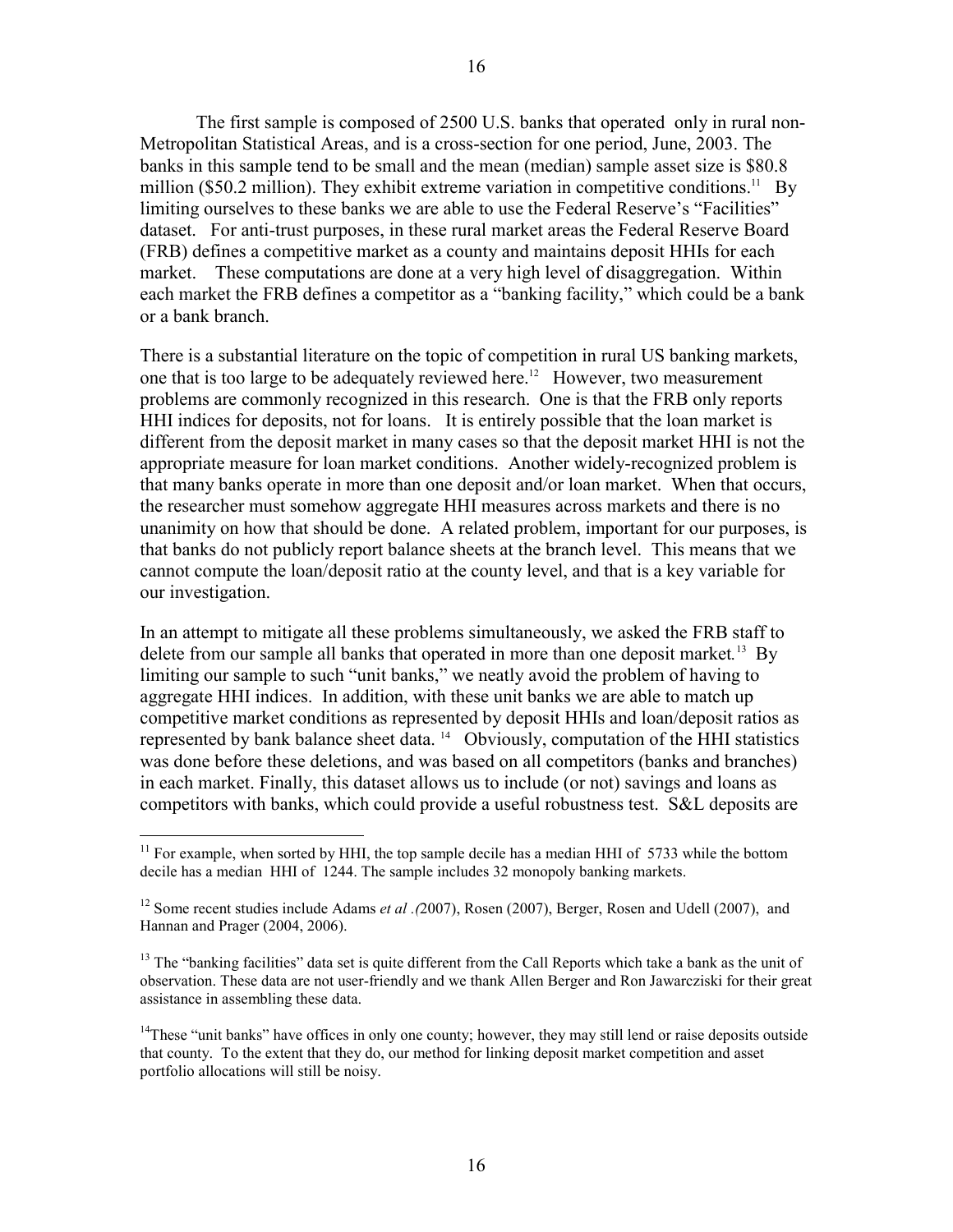near perfect substitutes for bank deposits, whereas S&Ls compete with banks for some classes of loans and not for others.

The second sample is a panel data set of about 3,000+ banks in 134 countries *excluding* major developed countries over the period 1993 to 2004, which is from the *Bankscope*  (Fitch-IBCA) database. We considered all commercial banks (unconsolidated accounts) for which data are available. The sample is thus unaffected by selection bias, as it includes all banks operating in each period, including those which exited either because they were absorbed by other banks or because they were closed.<sup>15</sup> The number of bankyear observations ranges from about 13,000 to 18,000, depending on variables' availability.

The advantage of this international data set is its size, its panel dimension, and the fact that it includes a great variety of banking systems and economic conditions. The disadvantage is that bank market definitions are necessarily imprecise, since it is assumed that the market for each bank is defined by its home nation. Thus, the market structure for a bank in a country is represented by an HHI for that country. To reduce possible measurement error from this source, we excluded banks from the U.S., the European Union, Switzerland, the Nordic countries, and Japan. In these cases, defining the nation as a market is especially problematic, both because of the country's economic size and because of the presence of many international banks.<sup>16</sup>

#### **D. Results for the U.S. Sample**

Table 1 defines all variables and sample statistics, while correlations are reported in Table 2. Here, *Z*-score ( $Z = (ROA + EA)/\sigma (ROA)$ ) is constructed setting *EA* equal to the ratio of the quarterly average over three years of the book value of equity over total assets*; ROA* equal to the ratio of net accounting profits after taxes to total assets*;* and  $\sigma(ROA)$  equal to the quarterly standard deviation of the rate of return on assets computed over the 12 most recent quarters. As shown in Table 1, the mean Z-score is quite high at about 36, reflecting the fact that the sample period was one of profitable and stable operations for U.S. banks. The average deposit HHI is 2856 if savings and loans are not included, and  $2655$  if they are.<sup>17</sup> Forty six of the fifty states are represented.

<sup>&</sup>lt;sup>15</sup> Coverage of the Bankscope database is incomplete for the earlier years (1993 and 1994), but from 1995 coverage ranges from 60 percent to 95 percent of all banking systems' assets for the remaining years. Data for 2004 are limited to those available at the extraction time.

<sup>&</sup>lt;sup>16</sup> This problem mars the significance and interpretation of the results obtained by Berger, Klapper and Turk-Ariss (2009), who consider HHI indexes as measures of competition precisely for the countries we exclude.

 $17$  To put these HHI's in perspective, suppose that a market had four equal sized banks. Then its HHI would be  $4 \times 25$  \*\*  $2 = 2500$ .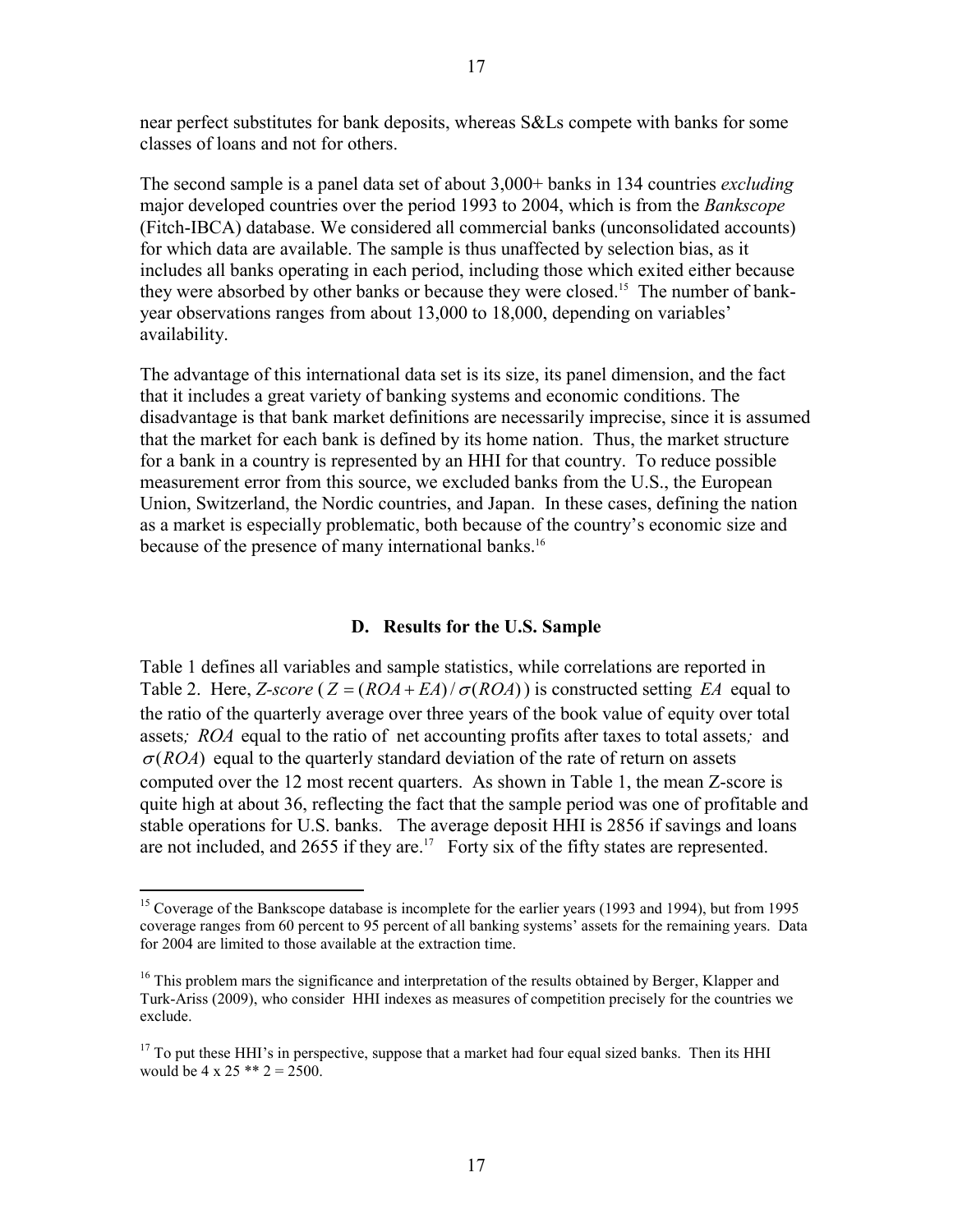We estimate versions of the following cross-sectional regression:

$$
X_{ij} = \alpha + \beta H H I_j + \gamma Y_j + \delta Z_{ij} + \varepsilon_{ij}
$$

where  $X_{ij}$  is *Z-score*, or the loan-to-asset ratio of bank *i* in county *j*, HHI<sub>i</sub> is a deposit HHI in county *j*,  $Y_j$  is a vector of county-specific controls, and  $Z_{ij}$  a vector of bankspecific controls.

Our control variable for bank size is the natural logarithm of total bank assets, *LASSET.* Differences in technical efficiency across banks are accounted for by the ratio of noninterest operating costs to total income, *CTI.* In addition, as noted, comparing HHIs across markets requires that we control for market size. An HHI may be mechanically lower in large markets, since a greater number of firms can profitably operate there. Our control variable for economic size of market is the product of median per capita county income and population, *TOTALY,* which is a measure of total household income in county.

Differences in economic conditions across markets—especially differences in the demand for bank services—are controlled by three variables computed at the county level: the percentage growth rate in the labor force, *LABGRO;* the unemployment rate, *UNEM*; and an indicator of agricultural intensity, *FARM,* which is the ratio of rural farm population to total population. This variable is included because many of the counties in our sample are primarily agricultural, but others are not. To further control for regional variations in economic conditions all regressions include state fixed effects.

For each dependent variable, we present two basic sets of regressions. The first set is robust OLS regressions with state fixed effects, and the second set adds a clustering procedure at the county level to correct significance tests for possible location-specific correlation of errors. Finally, since the range of the ratio of loans to deposits is the unit interval, we use a Cox transformation to turn this into an unbounded variable.<sup>18</sup>

In Table 3 we present regressions in which the dependent variables are the Z-score and the transformed ratio of loans to assets, *LA\_cox.* 3.1 is a regression of Z-score against *HHI0,* the six control variables discussed above, and with state fixed effects (which, for brevity, are not shown in the tables)*.* The coefficient of *HHI0* is negative and statistically significant at usual confidence levels. The same is true when HHI100 is employed instead of *HHI0*. (results with HHI100 are shown in the last row.) Among the control variables, the coefficient of CTI is negative and highly significant, suggesting that cost inefficiency may adversely affect risk of failure. The coefficient of *LASSET* enters with a negative and highly significant coefficient suggesting that in this sample larger banks are riskier than small ones. Regression 2.2 is identical to 2.1 except that it employs

<sup>&</sup>lt;sup>18</sup> The Cox transformation for *x* is  $ln(x/(1-x))$ . Throughout, variables transformed in this way are labeled "*x\_cox."*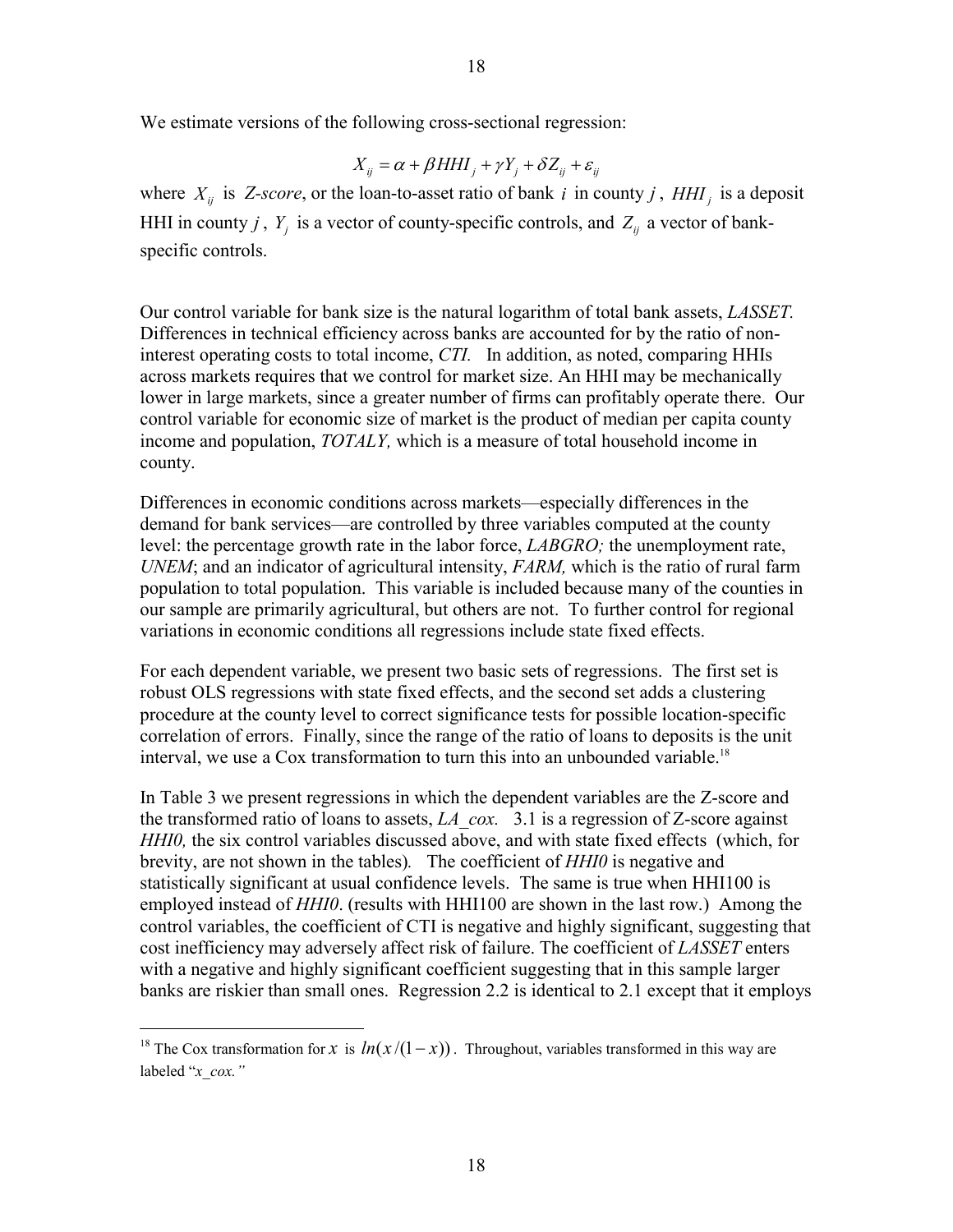clustering at the county level, there being 1280 counties included. This procedure seems to have little effect on estimated standard errors.

2.3 shows that the (transformed) ratio of loans to deposits is negatively and significantly related to both HHI measures at about the one percent confidence level. The loan to deposit ratio is positively and significant related to growth rate in county labor force *LABGRO*, the size of the market *TOTALLY*, and to bank size *LASSET*; it is negatively and significantly related to bank operating costs *CTI*. Regression 2.4 adds the county clustering procedure, but this seems to have little effect on confidence intervals.

To summarize, results with the U.S. sample suggest that more competitive bank markets are associated with greater risk of failure and a higher ratio of loans to assets. Both findings seem robust, and are consistent with the predictions of the theoretical model when the BDN effect is present and is sufficiently strong.<sup>19</sup> We return to this issue in the next section.

# **E. Results for the International Sample**

Table 3 reports definitions of variables and some sample statistics for banks and macroeconomic variables. There is a wide variation across countries in terms of income per capita at PPP (ranging from US\$ 440 to US\$ 21,460), and in terms of bank size.

Here, the *Z*-score at each date is defined as  $Z_t = (ROA_t + EA_t) / \sigma (ROA_t)$ , where *ROA*, is the return on average assets, *EA*, is the equity-to-assets ratio, and  $\sigma(ROA_i) = |ROA_i - T^{-1} \sum_{k} ROA_i|$ . When this measure is averaged across time, it generates a cross-sectional series whose correlation with the Z-score as computed previously is about 0.89. The median *Z-score* is about 19. It exhibits a wide range, indicating the presence of banks that either failed (negative Z) or were close to failure (values of Z close to 0), and banks with minimal variations in their earnings, with very large Z values. We computed HHI measures based on total assets. The median HHI is about 1900, and ranges from 391 to the monopoly value of 10,000. Some of the correlations between banking and macroeconomic variables (not shown) are noteworthy.20. The highest correlation is found between the HHI and GDP per capita.

<sup>&</sup>lt;sup>19</sup> There is a branch of the literature on bank competition in the United States that deserves mention because it supports, or at least seems to support, our finding that more competition is associated with greater banking stability. Carlson and Mitchener (2006) find that increased competition brought about by branch banking increased financial stability during the Great Depression. A similar conclusion was reached by Jayaratne and Strahan (1996, 1998) who studied the effect of bank deregulation in the 1980's and 1990's. In all this work, cross-sectional and inter-temporal variations in measures of bank competition are primarily due to variations in regulatory restrictions on the location of banks and branches. As banks were permitted to expand geographically, this directly affected their ability to diversify. Therefore, it is difficult to separate the effects of improved diversification and increased completion. In our analysis, of course, regulatory restrictions of this nature play no direct role.

<sup>&</sup>lt;sup>20</sup> Correlations tables for both sample are reported in our previous working paper (Boyd, De Nicolò and Jalal, 2006)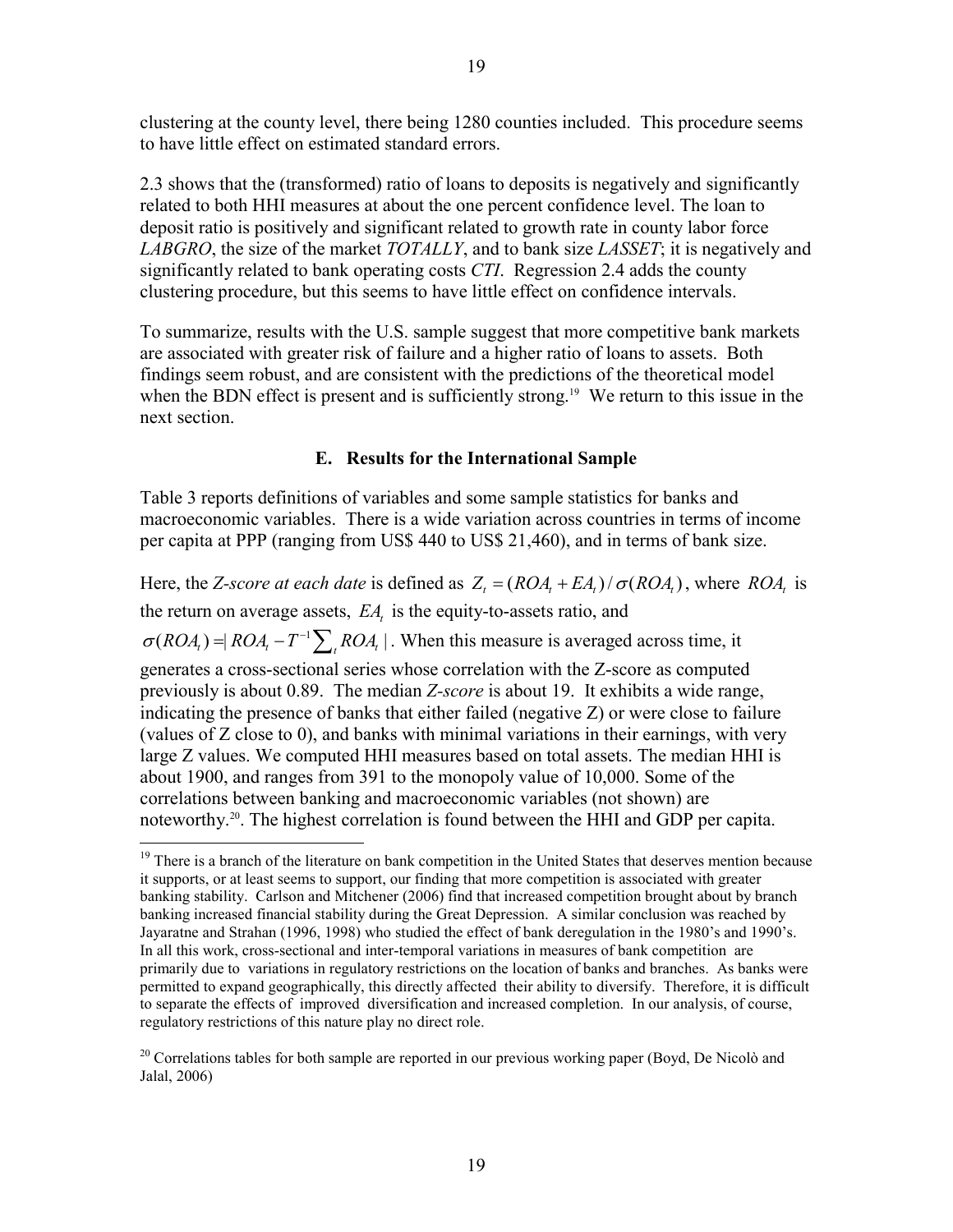This correlation is negative (-0.30) and significant at usual confidence levels, indicating that relatively richer countries have less concentrated banking systems. This is unsurprising, since GDP per capita can be viewed as a proxy for the size of the banking market.  $2<sup>1</sup>$  The second highest correlation is between the HHI index and asset size which is negative (-0.26) and significant. Because of this high value, as detailed below, we will use regressions specifications with and without firm specific variables so as to check the possible impact of multicollinearity between the HHI and asset size.

We estimate panel regressions of the following form:

$$
X_{ijt} = \alpha_i + \beta H H I_{jt-1} + \gamma Y_{jt-1} + \delta Z_{ijt-1} + \rho X_{ijt-1} + \varepsilon_{ijt}
$$

where  $X_{ij}$  is the Z-score or the (transformed) loan-to-deposit ratio of bank *i* in country *j*,  $\alpha$ <sub>*i*</sub> is a time-invariant firm fixed effect,  $HHI$ <sub>*i*</sub> is a Hirschmann-Hirfendahl Index in country *j*,  $Y_i$  is a vector of country-specific controls, and  $Z_{ij}$  a vector of bankspecific controls. The HHI, the macro variables and bank specific variables are all lagged one year so as to capture variations in the dependent variable as a function of predetermined past values of the independent variable.<sup>22</sup>

The vector of country-specific variables  $Y_{it}$  includes: real GDP growth and inflation, which control for cross-country differences in the economic environment; GDP per capita and the logarithm of population, which control for differences in relative and absolute size of markets (countries); and the exchange rate of domestic currency to the US dollar, since bank balance sheet values are all expressed in dollar terms. For the reasons mentioned earlier, the vector of firm variables  $Z_{ij}$  may include the natural logarithm of total bank assets, *LASSET* and the ratio of non-interest operating costs to total income *CTI* to control for differences in banks' technologies and cost structures.

We present two basic types of regressions with the Z-score and the transformed loan-toasset ratio as dependent variables. The first type of regression is a standard fixed effect "static" panel regression ( $\rho = 0$ ), with standard errors clustered by country. We report two specifications: one without firm specific variables, and one with all variables included.

The second type is a dynamic panel regression (all variables are included) with one lag of the dependent variable. We apply the GMM estimation procedure developed by Arellano and Bond (1991). The lagged dependent variables and all independent variables are treated as pre-determined, and we instrument these variables using their lags at time *t*-

<sup>&</sup>lt;sup>21</sup> Interestingly, the U.S. sample exhibits an identical negative and significant correlation  $(-0.30)$  between median county per-capita income and *HHI0*.

 $^{22}$  This is a fairly standard specification consistent with our two-period models. See, for example, Demsetz and Strahan (1997).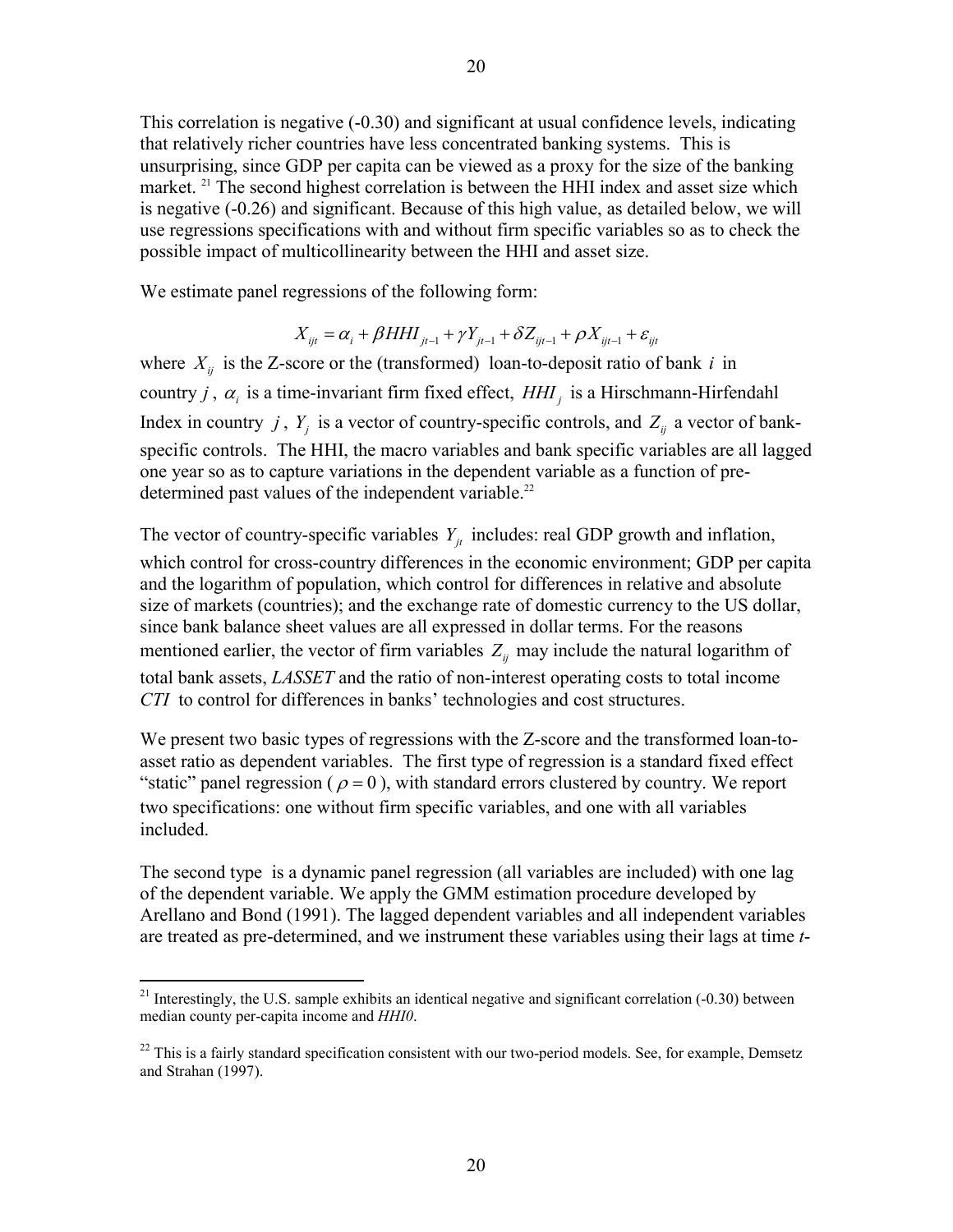2, *t*-3, and so on. Estimates of coefficients are reported for the one-step Arellano-Bond estimator, while Sargan specification tests are based on the relevant two-step estimator**.**  Table 4 reports the results. For both the *Z-score* and the (Cox-transformed) ratio of loans to assets, the sign associated with the HHI is negative and significant in the fixed effects panel regressions as well as in the dynamic panel regressions. 23

Remarkably, in the dynamic panel regressions with the Z-score as dependent variable (4.3), the sign of the HHI coefficient is not only negative and significant, but doubles its size (in absolute value). By contrast, the size of the HHI coefficient in the regressions with the loans-to-assets ratio as the dependent variable (4.6) declines. This indicates the importance of taking into account the dynamics of risk and asset allocation measures in these regressions, as witnessed by the significance of the coefficients associated with the lagged values of the dependent variables.

It is also noteworthy that in these tests, as well as in those of the U.S. sample, larger banks exhibit *higher* insolvency risk*,* as the coefficient associated with bank size is negative and highly significant. Comparable results have been obtained for samples of U.S. and other industrialized country large banks by De Nicolò (2000) for the 1988-1998 period; and with international banks by De Nicolò et al. (2004). Thus, a positive relationship between bank size and risk of failure seems to have been common in both developed and developing economies during the past two decades.

In sum, similar to the U.S. sample, we find that more concentrated bank markets are *ceteris paribus* associated with higher risk of bank failure and lower loan-to-asset ratios. Again, these results are consistent with the predictions of our model but only if the BDN effect is sufficiently strong.

## **IV. ALTERNATIVE RISK MEASURES**

In the empirical literature on bank risk, it has been quite common to use measures of loan losses as proxy measures for risk in loan portfolios. Two *caveats* must be emphasized. First, such risk does not necessarily imply a higher risk of bank failure if the asset allocation tilts towards a larger holding of risk free assets. Our theoretical analysis shows that borrower failure and bank failure are different events and that the probability of bank failure can increase (decrease) at the same time that the probability of borrower failure decreases (increases). Second, such measures at best capture the default risk associated with the loan portfolio; the default risk associated with other bank assets (risky investments) is not captured by these measures. For our purposes, however, indicators of loan quality have independent interest, at least to the extent that they are correlated with the probability of borrower failure. We have obtained evidence that, as competition,

 $2<sup>23</sup>$  In both dynamic panel regressions, the autocorrelation tests indicate that coefficient estimates are unbiased, and the Sargan tests do not reject the null hypothesis that the over-identifying restrictions are valid.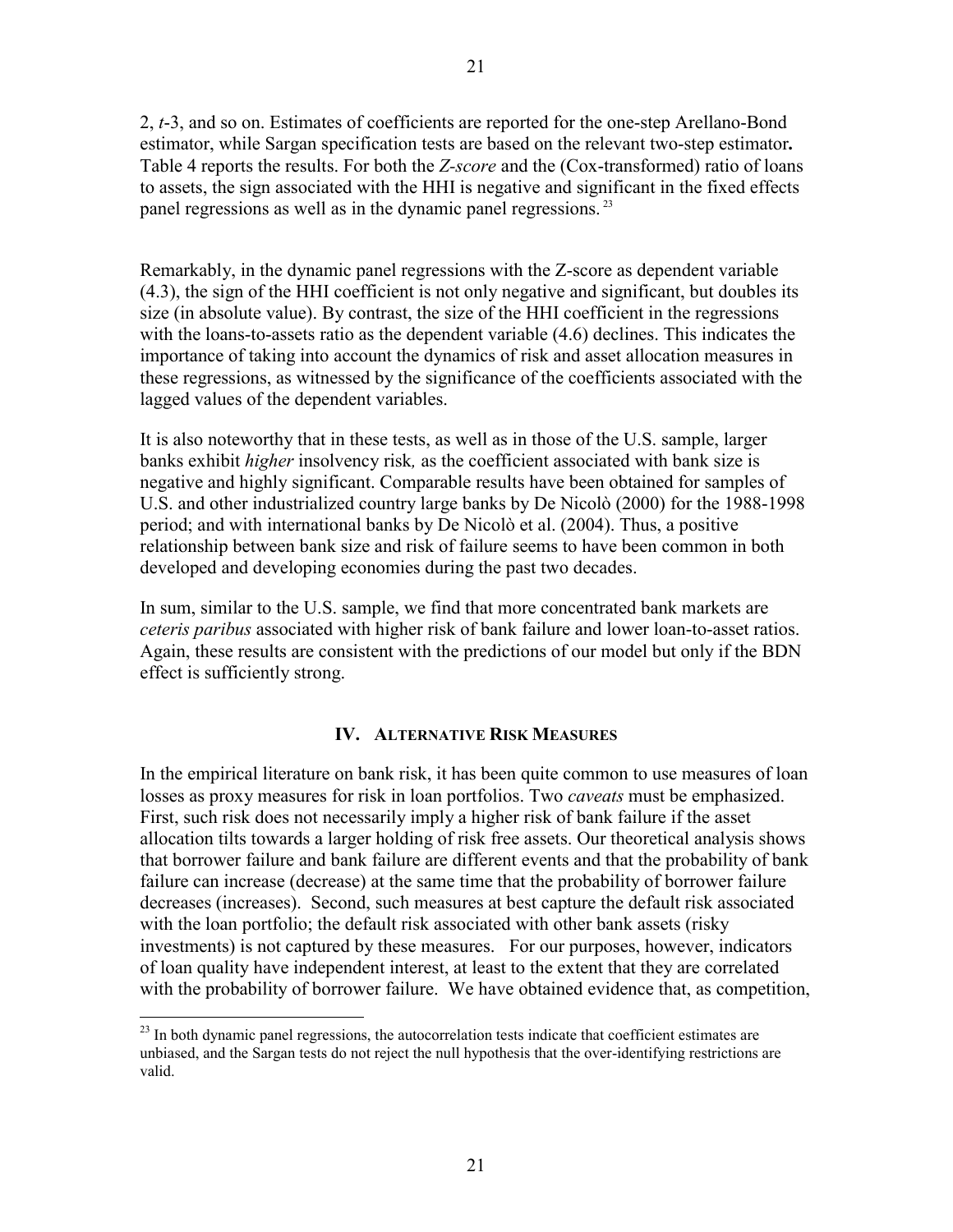measured by the HHI increases, risk of bank failure decreases. The model requires that a necessary condition for observing both at same time is that there exist a strong BDN effect.

## **A. Loan Loss Measures of Risk**

For the U.S. sample, we use two measures of loan losses, both of which have been commonly used in the literature. One is "loan loss provisions", which is an expense item on the income statement and reflects managerial judgment concerning future loan loss write-offs. The other is the "loan loss allowance", which is supposed to summarize historical loan loss experience. Both these variables are scaled by net loans and leases. Results with both variables are presented in Table 5, where the first two columns show robust OLS regressions, and the second two columns have robust OLS regressions with county clustering. We include all the controls discussed previously.

In all four regressions, the coefficient of the HHI index is positive and significant at usual confidence levels. This suggests that more concentration in US unit banking markets is *ceteris paribus* associated with greater loan losses as a percentage of total loans. To the extent that loan losses are a proxy for the default risk of loan customers, these results suggest that there is a BDN effect in our sample of unit banks in the United States. Specifically, as concentration increases and banks raise loan rates, the risk of loan default systematically increases. <sup>24</sup>

With the international data, the comparability of accounting definitions or standards across countries is uncertain, although the compilers of the database spend substantial effort to classify accounting items into homogenous categories. Keeping in mind this caveat, we estimated fixed effects regressions using the ratio of impaired loans to gross loans as defined in the Bankscope database. As shown in Table 6, the sign associated with the HHI is positive and significant in both regressions without and with firm controls. Thus, for the international sample more concentration is *ceteris paribus*  associated with greater loan losses, consistent with the findings of the previous regressions with the U.S. sample.

 $24$  On this issue, a recent study by Cerqueiro (2008) is extremely useful. Working with highly disaggregated data, he investigates both the attributes of bank loans extended, and of the pool of applicants from which loan customers are drawn. He finds robust evidence that more concentration is associated with significantly higher loan rates. In turn higher loan rates are associated with a lower quality loan applicant pool and lower quality loans extended. His results clearly indicate endogenous customer reaction in response to terms of bank lending. This could reflect a moral hazard problem such as the one we modeled, or an adverse selection problem in which the pool of loan applicants changes. But either of these mechanisms will produce a BDN effect.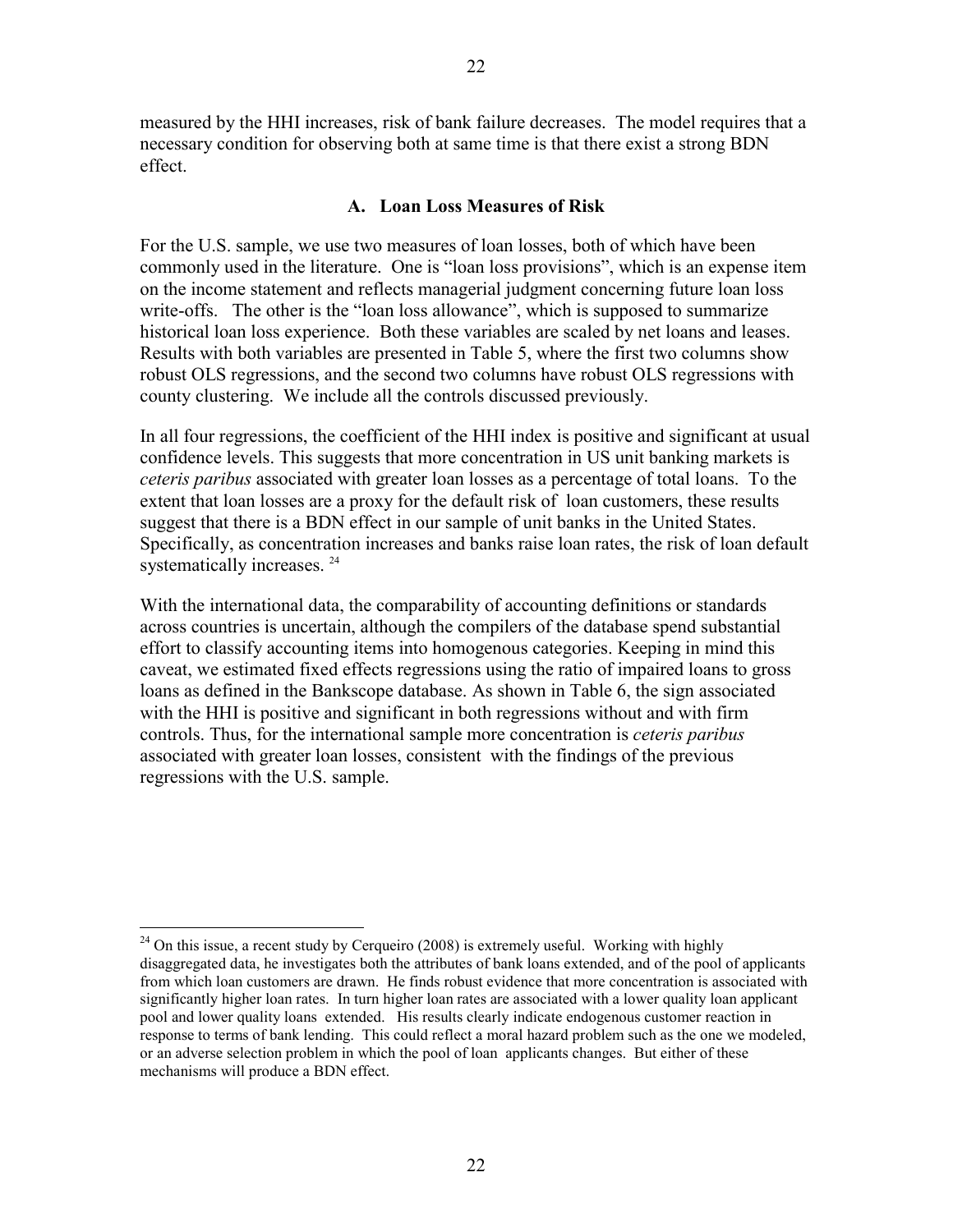## **B. Actual Failures (or near failures) as the Dependent Variable**

Ideally, the best empirical measure of risk of failure in banking is a (0,1) indicator of whether a sample bank "survived" or "failed" (Boyd and Runkle, 1993). For a variety of reasons, however, such data are difficult to obtain and can be hard to interpret. For one thing, actual bank failures are quite uncommon occurrences, meaning that the  $(0,1)$ measure produces something close to a vector of zeros. For another, in modern times failing banks are usually rescued by government and when that occurs they rarely end up on an official failure list (Boyd and Runkle, *op. cit.*).

For our sample of US banks, such tests are not possible due to the uniform good health of these banks in 2003.<sup>25</sup> With the international sample, things are more promising given the time series dimension, as well as the diversity of nations and economic conditions included.. With the international sample, we defined two proxy measures of bank failures according to the overall distribution of the sum of profits and equity capital standardized by assets: FAIL5 and FAIL10, corresponding to the  $5<sup>th</sup>$  and  $10<sup>th</sup>$  percentile of the entire distribution of this sum across time and countries.

Table 7 reports the results of two Logit regressions: the first is a pooled regression, while the second is a random effects version. The set of explanatory variables is the same one used previously. In all regressions, the coefficient associated with the HHI is positive and significant, as well as those associated with bank size and costs. In sum, consistent with all previous results, more concentration is *ceteris paribus* associated with a greater incidence of bank failures.

## **V. CONCLUSION**

Our theoretical analysis considered a model that allows for competition in both deposit and risky loan markets, and for holding a risk-free asset. We have shown that increased competition can either increase or decrease the risk of bank failure. Further, we have shown that increased competition will generally affect the ratio of loans to assets, but that the direction of the effect is ambiguous. We allow for the existence of a moral hazard problem on the part of firms, called the BDN effect; as banks raise loan rates firms endogenously respond by increasing their risk of failure. It is proved that, when no BDN effect is present, an increase in bank competition will always result in an increase in risk of bank failure. That result are reversed if and only if the BDN effect is present and sufficiently strong. Thus, the existence of the BDN effect is a necessary but not sufficient condition to observe decreasing risk of bank failure as competition increases. Numerical examples have been provided illustrating that either result is possible.

Our empirical tests employed two different samples with very different attributes. First, we examined the relationship between competition and bank risk of failure. We found that the relationship is negative, meaning that more competition (lower HHI) is *ceteris* 

<sup>&</sup>lt;sup>25</sup> Out of 2500 banks, only five had a ratio of (equity + current profits)/ assets that was less than five percent. No sample bank had negative equity.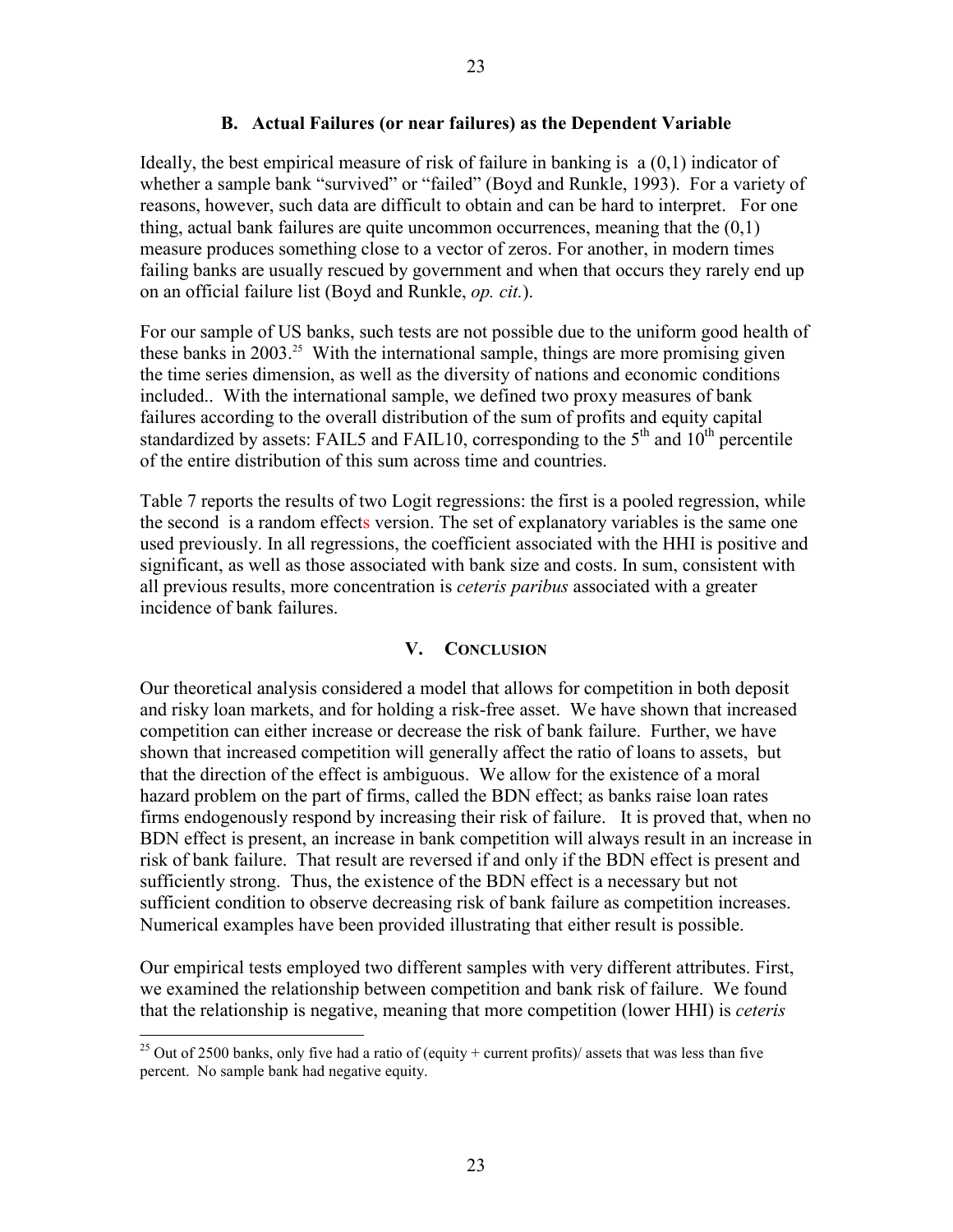*paribus* associated with a lower probability of bank failure (higher *Z-score*). With the international sample we obtained similar results when the dependent variable was a (0,1) indicator of bank (near) failure. In all specifications, the incidence of bank (near) failure was negatively and significantly related to measures of competition.

We also conducted alternative tests employing loan loss measures as the dependant variable. With both samples, loan losses were found to be positively and significantly related to the HHI. These findings can be interpreted in two distinct ways. First, it has been common in the banking literature to interpret such loan loss measures as indicators of overall bank risk. Under that interpretation, our findings are entirely consistent: increasing competition is associated with lower risk of bank failure. Second, one may interpret the loan loss measures as indicators of borrower default probability. If loan losses are reasonable proxy measures for risk of default by bank borrowers, these findings are consistent with the existence of the BDN effect. That finding, in turn, would be consistent with the joint predictions of the theory.

In addition, we examined the relationship between measures of competition and asset composition represented by the loans-to-assets ratio. The empirical tests with both samples found a positive and highly significant relationship suggesting that increased competition increases banks' willingness to lend.

We draw two main conclusions. First**,** there exist neither compelling theoretical arguments nor robust empirical evidence that banking stability decreases with the degree of competition. Theoretically, that result depends on model specification and can easily be reversed by adopting a different specification. Moreover, our empirical work, based on two data sets and a variety of specifications, suggests that as banking markets become more competitive risk of bank failure declines.

Second, we have shown theoretically and by example that, as competition increase, the loan/deposit ratio can either increase or decrease. However, in all our tests the data suggest a positive and significant *ceteris paribus* relationship between bank competition and the loan/deposit ratio. This is potentially important because it adds a dimension that policy makers might consider when evaluating the costs and benefits of competition in banking. There has been little previous work on this relation and obviously more work needs to be done. If our results hold up to further examination, however, the policy implication is obvious and would appear to favor more competition in banking.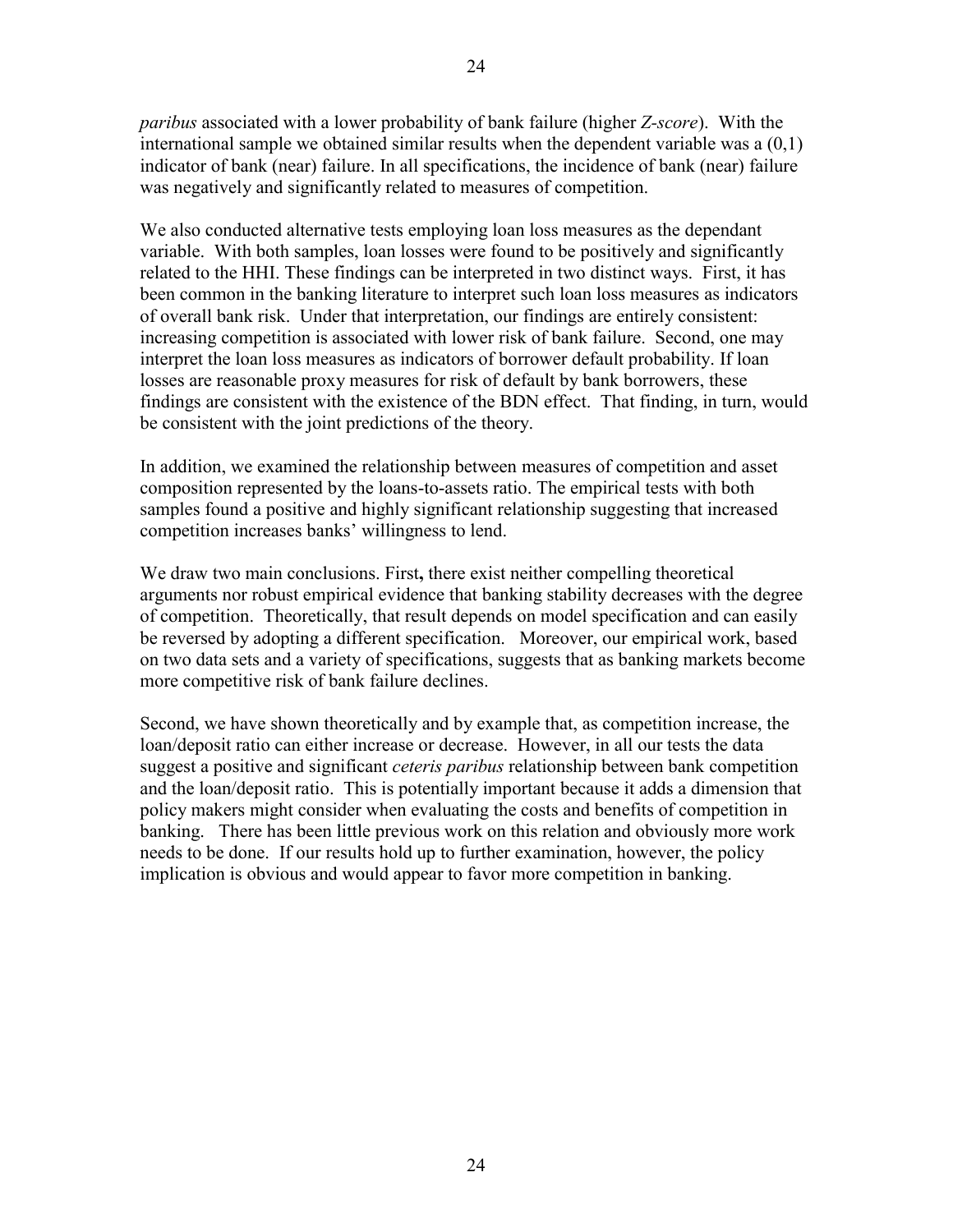#### **REFERENCES**

- Adams, R., Brevoort, K. and Kiser, E. 2007, "Who Competes with Whom? The Case of Depository Institutions," *Journal of Industrial Economics,* 55, 141-167.
- Ali, Ashiq, Sandy Klasa and Eric Yeung, 2008, "The Limitations of Industry Concentration Measures Constructed with Compustat Data: Implications for Finance Research," Forthcoming in the *Review of Financial Studies*.
- Allen, Franklin, and Douglas Gale, 2000, *Comparing Financial Systems* (MIT Press, Cambridge, Massachusetts)
- Allen, Franklin, and Douglas Gale, 2004, "Competition and Financial Stability", *Journal of Money, Credit and Banking* 36(2), 453-480.
- Arellano, M., Bond, S., 1991. "Some tests of specification for panel data: Monte Carlo evidence and an application to employment equations", *Review of Economic Studies,* 58, 277-297.
- Beck, Thorsten, 2008, "Bank Competition and Financial Stability: Friends or Foes?", in: *Competition in the Financial Sector*, Bank Indonesia and Banco de Mexico (eds), forthcoming.
- Berger, A.N., Rosen, R.J., and Udell, G.F. 2007, "Does Market Size Structure Affect competition? The Case of Small Business Lending." *Journal of Banking and Finance,* 31, 11-33.
- Berger, Allen, Leora F. Klapper and Rima Turk-Ariss, 2009, "Bank Competition and Financial Stability", *Journal of Financial Services Research,* Volume 35, 99- 118.
- Bikker, Jacob and Katharina Haaf, 2002, Competition, concentration and their relationship: an empirical analysis of the banking industry, *Journal of Banking and Finance* 26, 2191–2214.
- Bresnahan, Timothy, 1989, "Empirical Studies of Industries with Market Power", Chapter 17 in *Handbook of Industrial Organization*, Vol. II, edited by Schmalensee and Willig, Elsevier, Amsterdam.
- Boyd, John H., and Gianni De Nicolò, 2005, "The Theory of Bank Risk Taking and Competition Revisited", *Journal of Finance*, Volume 60, Issue 3, 1329-1343.
- Boyd, John H., Gianni De Nicolò and Abu M. Jalal, 2006, "Bank Risk and Competition: New Theory and New Evidence", IMF Working Paper # 06/297, International Monetary Fund, Washington D.C.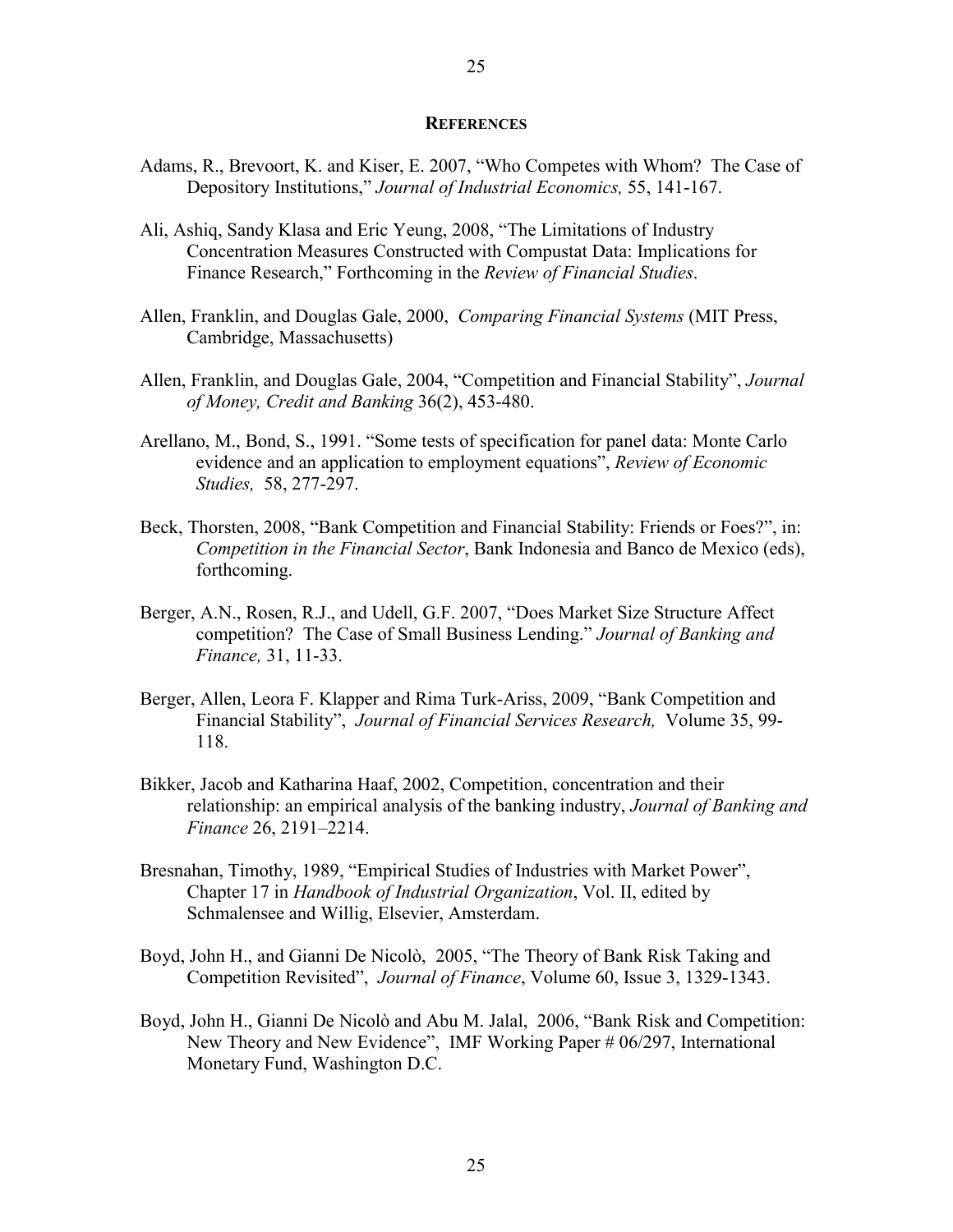- Boyd, John H. and Edward Prescott, 1986, "Financial Intermediary Coalitions", *Journal of Economic Theory*, 38, 211-232.
- Boyd, John H. and David Runkle, 1993, "Size and Performance of Banking Firms", *Journal of Monetary Economics*, 31, 47-67.
- Carlson, M.A. and K. Mitchner, 2006, "Branch Banking, Bank Competition, and Financial Stability, *Journal of Money, Credit and Banking, 38, 1293-1328.*
- Cerquero, Geraldo, 2008, "Bank Concentration, Credit Quality and Loan Rates", Working Paper, Center, Tilburg University.
- Claessens, Stijn, and Luc Laeven, 2004, "What drives bank competition? Some international evidence", *Journal of Money, Credit and Banking* 36(2), 563–584.
- Claessens, Stijn, and Luc Laeven, 2005, "Financial Dependence, Banking Sector Competition, and Economic Growth", *Journal of the European Economic Association,* 3(1), 179-207.
- Corts, K.S (1999). Conduct parameters and the measurement of market power. *Journal of Econometrics* 88, pp. 227-250.
- Degryse, Hans, and Steven Ongena, 2008, "Competition and Regulation in the Banking Sector: A Review of the Empirical Evidence on the Sources of Bank Rents", in *Handbook of Financial Intermediation in Banking* , Anjan V. Thakor and W. A. Boot, Editors, North-Holland, Amsterdam.
- De Nicolò, Gianni, 2000, "Size, Charter Value and Risk in Banking: An International Perspective", International Finance Discussion Paper # 689, Board of Governors of the Federal Reserve System.
- De Nicolò, Gianni, Phillip Bartholomew, Jhanara Zaman and Mary Zephirin, 2004, "Bank Consolidation, Internationalization and Conglomeration: Trends and Implications for Financial Risk," *Financial Markets, Institutions & Instruments*, Vol. 13, No. 4, 173-217.
- Demsetz, Harold, 1973, "Industry Structure, Market Rivalry and Public Policy", *Journal of Law and Economics,* Vol. 16,1, 1-9.
- Demsetz, Rebecca, and Philip Strahan, 1997, "Diversification, Size, and Risk at Bank Holding Companies", *Journal of Money, Credit and Banking,* Vol. 29, 3, 300-313.
- Dermine, Jean, 1986, "Deposit Rates, Credit Rates and Bank Capital", *Journal of Banking and Finance*, Vol.10, 99-114.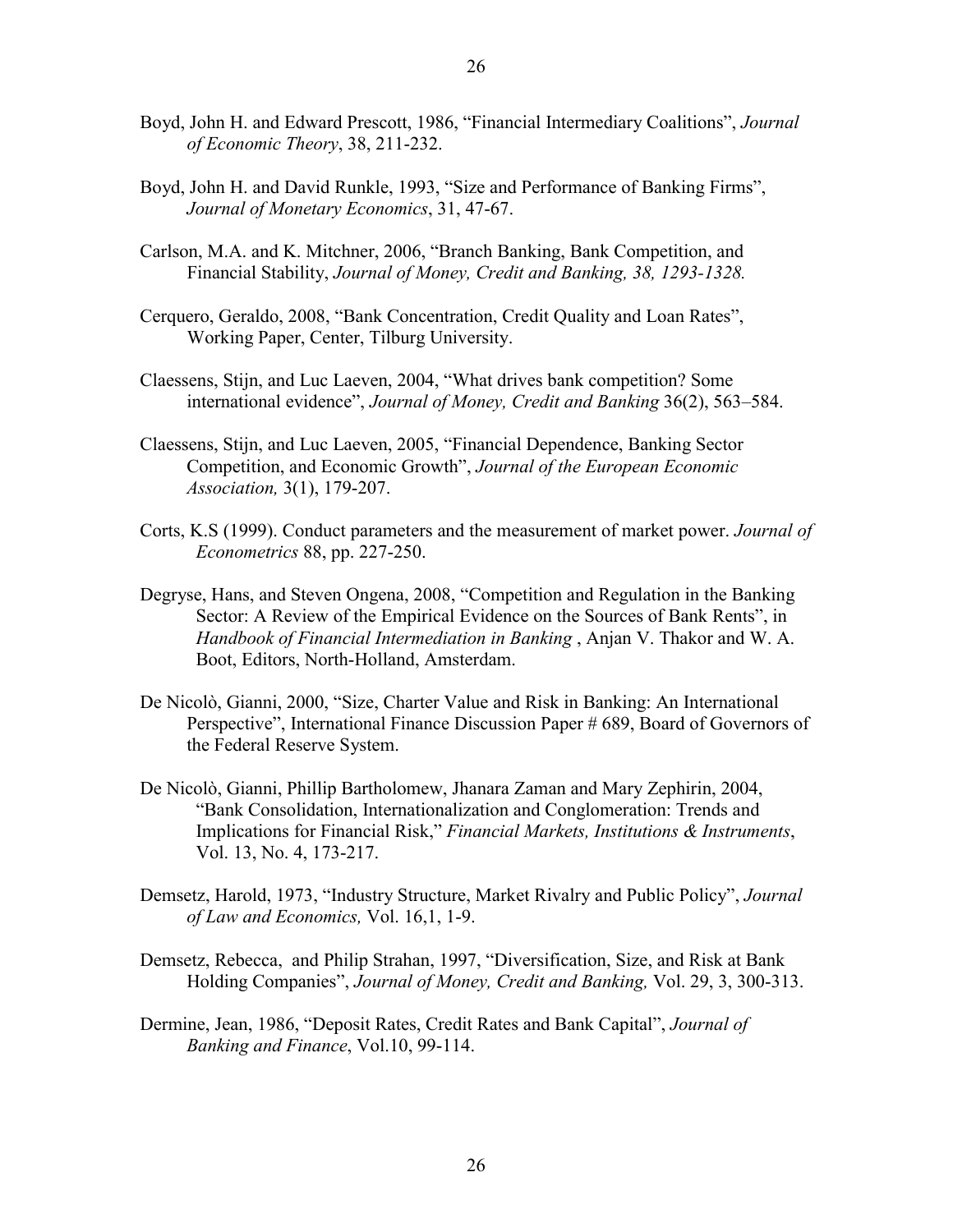- Diamond, Douglas, 1984, "Financial Intermediation and Delegated Monitoring", *Review of Economic Studies,* 51, 393-414.
- Gorton, Gary, and Andrew Winton, 2003, "Financial intermediation", Chapter 8 in *Handbook of the Economics of Finance*, edited by G.M.Constantinides, M. Harris and R., Stulz, Helsevier (Amsterdam).
- Hannan, Timothy and R. Prager, 2006, "Multimarket Bank Pricing: An Empirical Investigation of Deposit Interest Rates," *Journal of Economics and Business,* 3, 256-272.
- Hannan, Timothy and R. Prager, 2004, "The Competitive Implications of Multimarket Bank Branching," *Journal of Banking and Finance,* 28, 1889-1914.
- Hellmann, Thomas, Kevin Murdock and Joseph Stiglitz, 2000, Liberalization, moral hazard in banking, and prudential regulation: Are capital requirements enough?, *American Economic Review* 90(1), 147–165.
- Jayaratne, J and Phillip Strahan, 1996, "The Finance-Growth Nexus: Evidence from Branch Bank Deregulation," *Quarterly Journal of Economics,* 111, 639-670.
- Jayaratne, J. and Phillip Strahan, 1998, Entry Restrictions, Industry Evolution and Dynamic Efficiency: Evidence from Commercial Banking, *Journal of Law and Economics,* 41, 239-273.
- Keeley, Michael, 1990, "Deposit insurance, risk and market power in banking", *American Economic Review* 80, 1183–1200.
- Kreps, David and José Scheinkman, 1983, "Quantity Precommitment and Bertrand Competition Yield Cournot Outcomes", *Bell Journal of Economics,* 14, 326-337.
- Martinez-Miera, David and Rafael Repullo, 2008, "Does Competition Reduce the Risk of Bank Failure?", CEPR Discussion Paper #6669, January.
- Panzar, John and James Ross, 1987, "Testing for 'Monopoly' Equilibrium", *Journal of Industrial Economics*, Vol. 35, no.4, 443-456.
- Repullo, Raphael, 2004, "Capital requirements, market power, and risk-taking in banking", *Journal of Financial Intermediation*, Vol. 13, 156-182.
- Rosen, Richard, 2007, "Banking Market Conditions and Deposit Interest Rates," *Journal of Banking and Finance,* vol 31, 12, 3862-3884.
- Roy, A , 1952, "Safety First and the Holding of Assets", *Econometrica,* 20, Vol.3, 431- 449.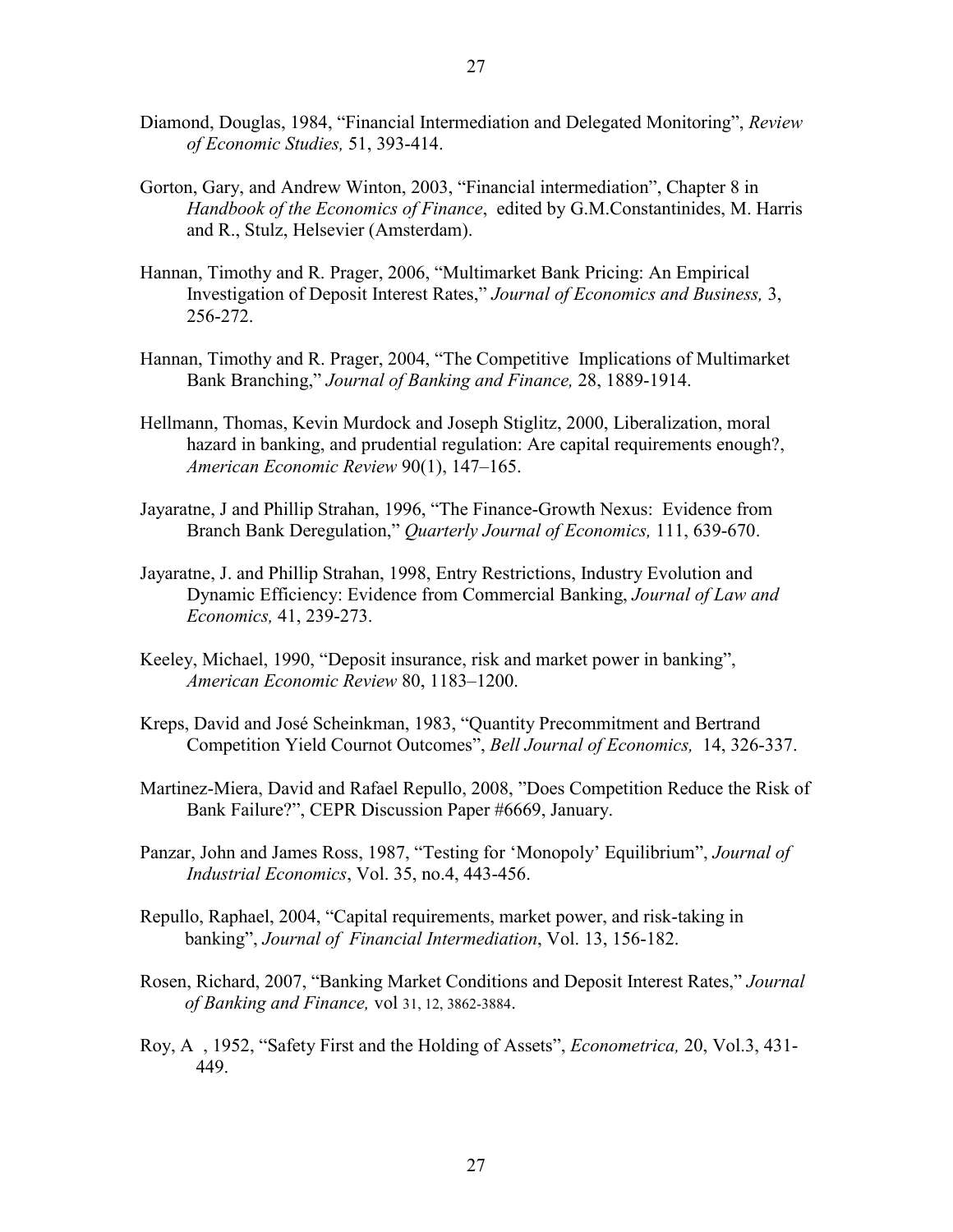- Shaffer, Sherrill, 2004, "Comments on What Drives Bank Competition: Some International Evidence, by Stijn Claessens and Luc Laeven", *Journal of Money, Credit and Banking* 36(2), pp. 585-592.
- Stiglitz, Joseph E. and Andrew Weiss, 1981, "Credit Rationing in Markets with Imperfect Information", American Economic Review, Vol. 71, no.3, June, 393-410.
- Sutton, John, 2007, "Market Structure: Theory and Evidence", Chapter 35 in Volume 3 of the *Handbook of Industrial Organization*, edited by Robert Porter and Mark Armstrong, 2301-2368.
- Tirole, Jean, 1998, *The Theory of Industrial Organization*, MIT Press, Cambridge, Massachusetts.
- Vives, Xavier, 2008, "Innovation and Competitive Pressure", *Journal of Industrial Economics*, Vol. LVI, September, 419-469.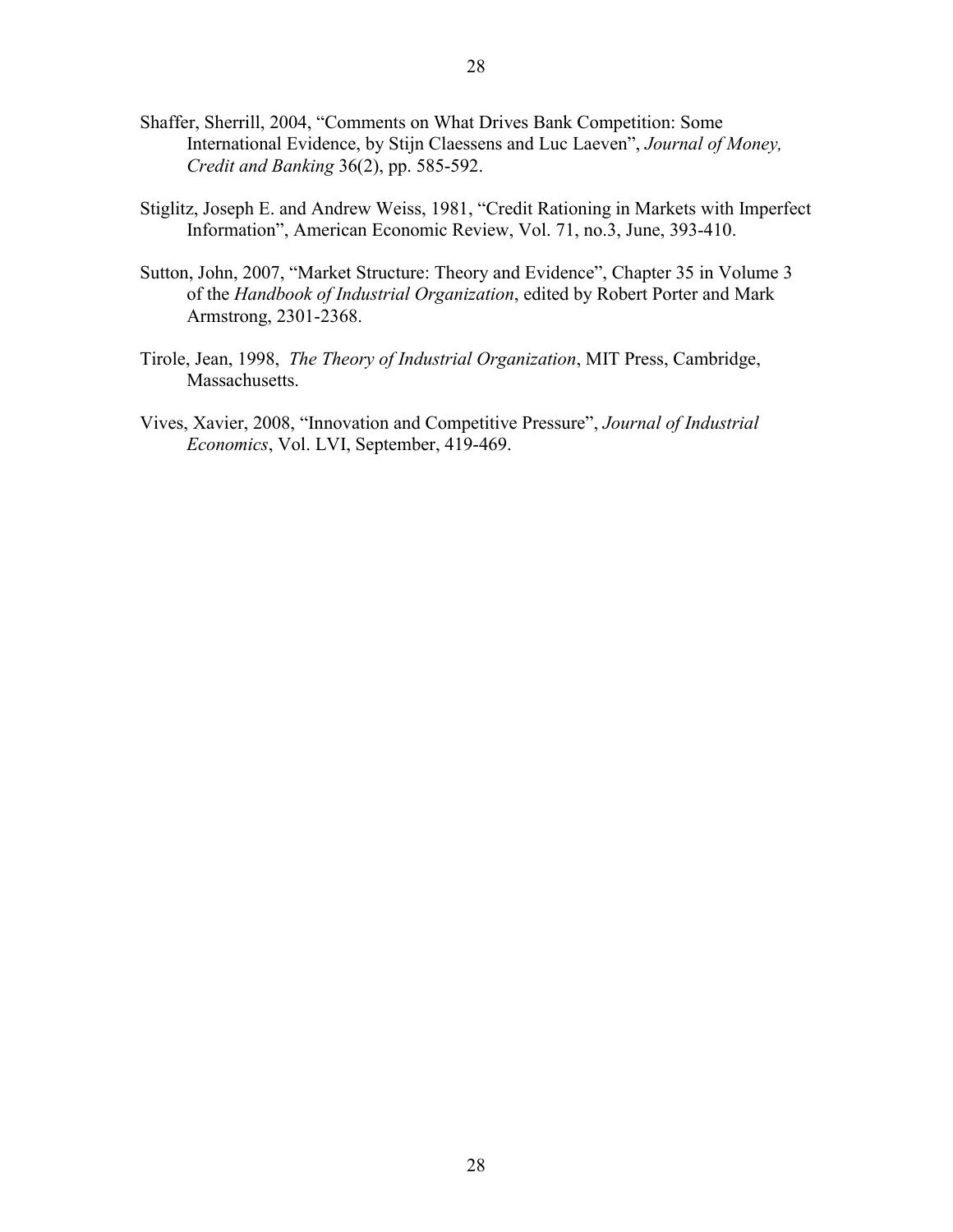# **Table 1. U.S. Sample**

All balance sheet and income statement data are from the FDIC's *Call Reports* which are available at the FDIC website. Control variables are from various sources, mostly the Census Bureau website. All control variables are at the county level.

## **Panel A. Definition of Variables**

| <b>Bank Variables</b>                                                                                                               |
|-------------------------------------------------------------------------------------------------------------------------------------|
| (rate of return on assets + ratio of equity to assets) $\div$ standard deviation of the rate<br>of return on assets, quarterly data |
| Total loans $\div$ total assets, quarterly average over 3 years                                                                     |
| <i>ROA</i>                                                                                                                          |
| Natural logarithm of bank assets                                                                                                    |
| Ratio of non-interest expense to interest income + non-interest income of banks,<br>quarterly average over 3 years                  |
| Market structure                                                                                                                    |
| Hirschmann-Herfindahl Index computed with banks only                                                                                |
| Hirschmann-Herfindahl Index computed with banks and savings and loan<br>associations                                                |
| <b>County controls</b>                                                                                                              |
| Percentage growth in labor force $1999 - 2003$                                                                                      |
| Unemployment rate, 2003                                                                                                             |
| Ratio of agricultural population $\div$ total population in 2003                                                                    |
| Median income in 1999 * number of households. Smillion.                                                                             |
|                                                                                                                                     |

## **Panel B. Sample Statistics**

| Variable      | Mean    | Std. Dev. | Min       | Max      |
|---------------|---------|-----------|-----------|----------|
| <i>LABGR</i>  | 0.0062  | 0.0671    | $-0.2420$ | 0.2718   |
| <b>UNEM</b>   | 5.8261  | 2.4747    | 1.4000    | 21.8000  |
| <i>FARM</i>   | 0.0706  | 0.0563    | 0.0000    | 0.4086   |
| <i>LASSET</i> | 10.8132 | 0.8095    | 7.6917    | 16.7759  |
| <b>CTI</b>    | 0.4630  | 0.9072    | 0.0247    | 29.1276  |
| <b>TOTALY</b> | 3740.0  | 4100.0    | 611.7     | 6780.0   |
| HHI0          | 2855.67 | 1577.69   | 881.67    | 10000.00 |
| <i>HHI100</i> | 2655.90 | 1540.73   | 719.65    | 10000.00 |
| Z-score       | 35.5870 | 16.7554   | 3.0910    | 261.8150 |
| LA            | 0.5715  | 0.1465    | 0.0000    | 0.9556   |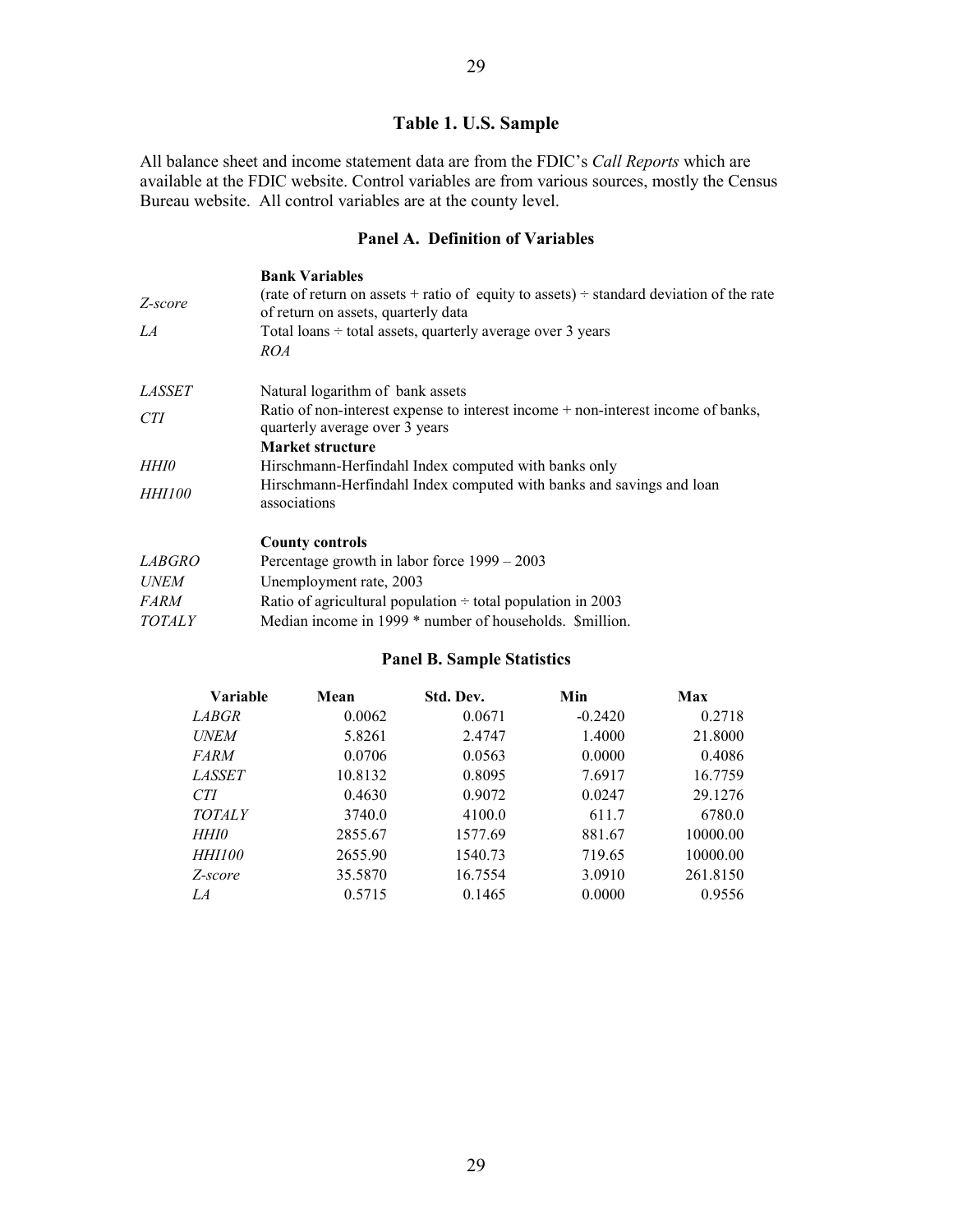#### **Table 2. U.S. Sample Regressions**

*Z-score* = (rate of return on assets + ratio of equity to assets)  $\div$  standard deviation of the rate of return on assets.  $LA =$  total loans  $\div$  total assets, quarterly average over 3 years. LA cox is the Cox transform of LA. *HHI0* is the Hirschmann-Herfindahl Index computed with banks only. *HHI100* is the Hirschmann-Herfindahl Index computed with banks and savings and loan associations. *LABGRO* is the percentage growth in labor force 1999 – 2003. *UNEM* is the unemployment rate, 2003. *FARM* is the ratio agricultural population / total population in 2003. *LASSET* = natural logarithm of bank assets.  $\overline{CTI}$  = ratio of non-interest expense to interest income  $+$  non-interest income of banks, quarterly average over 3 years. TOTALLY = median income in 1999 \* number of households. Columns 2.1 and 2.3 are robust OLS regressions. Columns 2.2 and 2.4 are robust OLS regressions with clustering on counties.

|                   | <b>DEPENDENT VARIABLES</b> |               |                |                |
|-------------------|----------------------------|---------------|----------------|----------------|
|                   | Z-score                    | Z-score       | $LA_{cov}$     | $LA_{cov}$     |
|                   | 2.1                        | 2.2           | 2.3            | 2.4            |
|                   |                            |               |                |                |
| <b>HHI0</b>       | $-0.000425**$              | $-0.000425**$ | $-0.0000220**$ | $-0.0000220**$ |
|                   | [0.047]                    | [0.044]       | [0.014]        | [0.017]        |
| <b>LASSET</b>     | $-4.272***$                | $-4.272***$   | $0.125***$     | $0.125***$     |
|                   | [0]                        | $[5.77e-11]$  | $[9.65e-09]$   | [0.000000017]  |
| <b>LABGRO</b>     | $-11.75**$                 | $-11.75**$    | $0.395*$       | $0.395*$       |
|                   | $[0.025]$                  | $[0.021]$     | $[0.054]$      | $[0.052]$      |
| <b>UNEM</b>       | $-0.397***$                | $-0.397**$    | $-0.00303$     | $-0.00303$     |
|                   | [0.0094]                   | $[0.011]$     | $[0.63]$       | $[0.63]$       |
| <b>FARM</b>       | 5.495                      | 5.495         | 0.444          | 0.444          |
|                   | $[0.51]$                   | $[0.54]$      | $[0.17]$       | $[0.18]$       |
| <b>CTI</b>        | $-1.853***$                | $-1.853***$   | $-0.0686***$   | $-0.0686***$   |
|                   | [0.00060]                  | [0.00070]     | [0.0033]       | [0.0031]       |
| <b>TOTALLY</b>    | $-9.63E-10$                | $-9.63E-10$   | $1.06e-10***$  | $1.06e-10***$  |
|                   | $[0.40]$                   | $[0.41]$      | [0.0016]       | [0.0022]       |
| Constant          | 86.20***                   | 86.20***      | $-1.007***$    | $-1.007***$    |
|                   | [0]                        | [0]           | [0.000052]     | [0.000053]     |
| Observations      | 2496                       | 2496          | 2498           | 2498           |
| R-squared         | 0.099                      | 0.099         | 0.182          | 0.182          |
| Regressions with: |                            |               |                |                |
| <b>HHI100</b>     | $-0.000418*$               | $-0.000418*$  | $-0.0000234**$ | $-0.0000234**$ |
|                   | [0.059]                    | [0.053]       | [0.012]        | [0.017]        |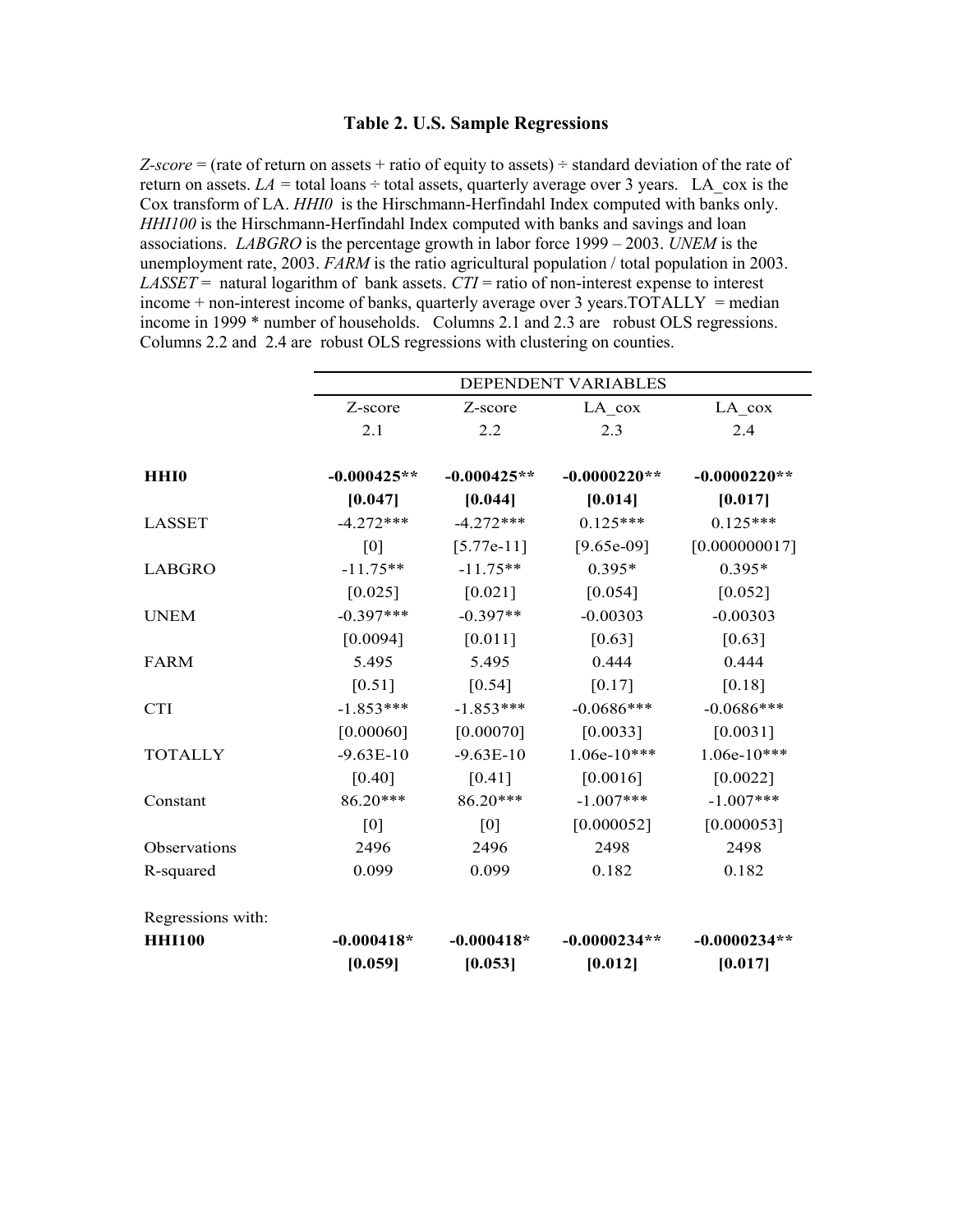# **Table 3. International Sample**

This panel data set includes bank/year observations for about 3,000+ banks in 134 countries *excluding* major developed countries over the period 1993 to 2004.

# **Panel A. Description of Variables**

| Z-score, $Z_t = (ROA_t + EQTA_t)/\sigma (ROA_t)$         |
|----------------------------------------------------------|
| Gross loan-to-asset ratio/ = $Ln(LA / (1 - LA))$         |
| Log of total assets (in US $\$ )                         |
| Operating cost to income ratio                           |
|                                                          |
| Hirschmann-Hirfendahl Indexes based on accounting assets |
|                                                          |

| <b>Macroeconomic Variables</b> |                                      |
|--------------------------------|--------------------------------------|
| GDPPC(t)                       | Per-capita GDP at PPP                |
| LPOP(t)                        | Log Population                       |
| GROWTH(t)                      | Real GDP Growth                      |
| INFL(t)                        | Average CPI Inflation Rate           |
| ER(t)                          | Domestic currency/US\$ exchange rate |

# **Panel B. Sample Statistics**

| Variable              | Mean | Median | <b>Standard</b><br>Deviation |         | Minimum Maximum |
|-----------------------|------|--------|------------------------------|---------|-----------------|
| Z-score (time series) | 44.2 | 19.1   | 68.73                        | $-40.5$ | 497.6           |
| LA                    | 0.47 | 0.48   | 0.22                         | 0.05    | 0.92            |
| <i>LASSET</i>         | 12.9 | 12.5   | 2.03                         | 3.8     | 20.4            |
| CTI                   | 69.9 | 61.7   | 60.68                        | 6.7     | 96.3            |
| HHIA                  | 2651 | 1918   | 2354                         | 391     | 10,000          |
| <b>GDPPC</b>          | 6021 | 5930   | 3727                         | 440     | 21,460          |
| <b>GROWTH</b>         | 3.85 | 2.97   | 5.79                         | $-12.6$ | 12.8            |
| <i>INFL</i>           | 33.1 | 8.4    | 413.7                        | $-11.5$ | 527.2           |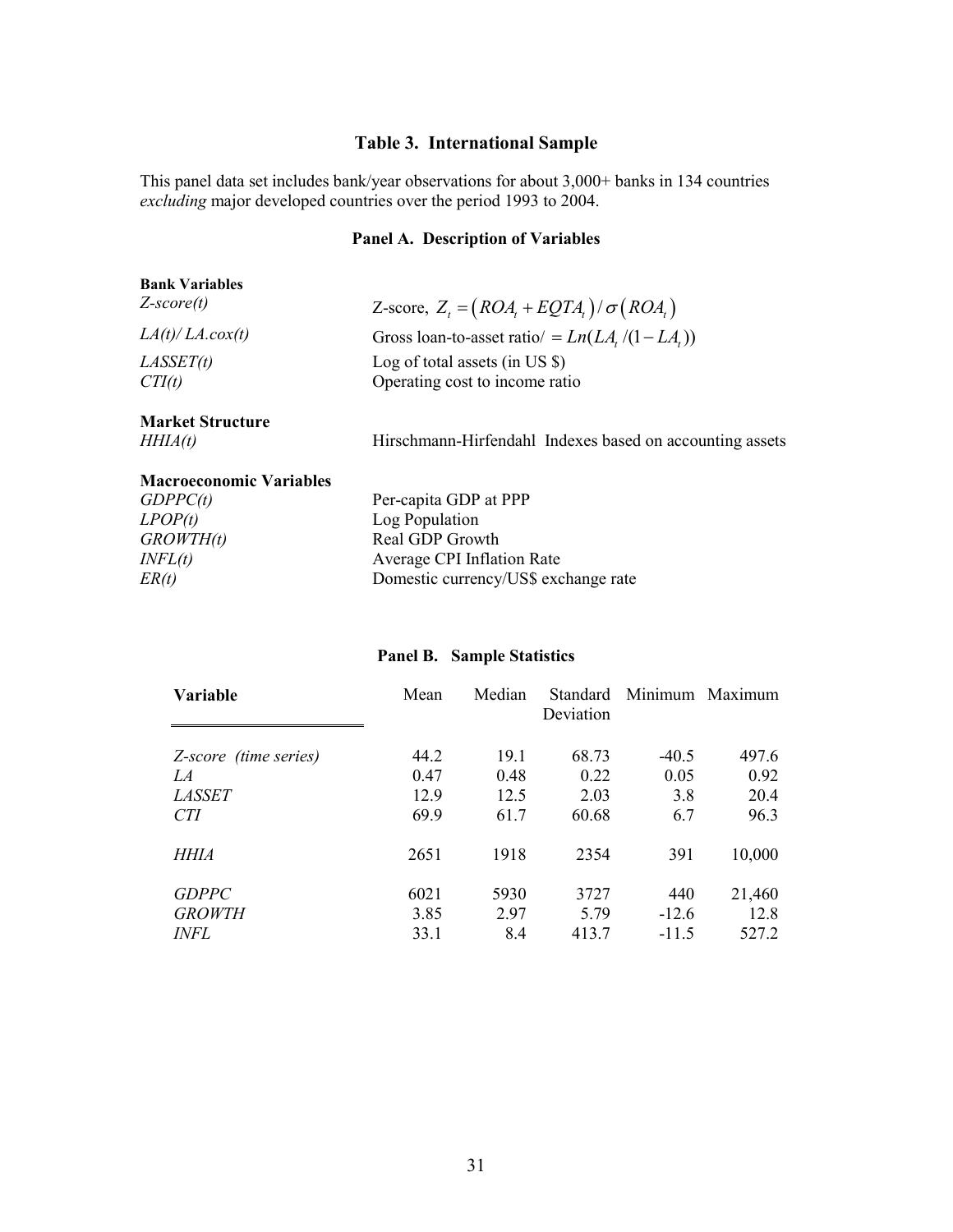#### **Table 4. International Sample Regressions**

 $Z\text{-}score(t) = (ROA_ + EA_ +) / \sigma (ROA_ +)$ , where *ROA*, is the return on assets, *EA*, is the ratio of equity to assets, and  $\sigma (ROA_t) = |ROA_t - T^{-1} \sum_{t} ROA_t |$ . *LA.cox* is the Cox transformation of the ratio of gross loans to assets. HHIA is the asset-HHI; *GDPCC* is per-capita GDP at PPP; *LPOP* is Ln(Population); *GROWTH* is real GDP growth, *INFL* is the annual inflation rate; *ER* is the domestic currency/US\$ exchange rate. LASSET is the log of total assets; CTI is the cost-to-income ratio. The L. prefix indicates the relevant variable lagged one period. FFE are firm fixed effects regressions, with standard errors clustered by country. AB are estimates obtained by the GMM one-step estimator of Arellano and Bond (1991), where the lagged HHIA is treated as pre-determined. M1 and M2 is the p-value of the Arellano Bond statistics for first and second order correlation of residuals respectively; Sargan test is the p-value obtained by estimates of the two-step version of the model. Robust p-values are reported in brackets: \* denotes significant at 10%; \*\* significant at 5%; \*\*\* significant at 1%.

|                          | DEPENDENT VARIABLES |              |                |              |                |                  |
|--------------------------|---------------------|--------------|----------------|--------------|----------------|------------------|
|                          | Zscore              | Zscore       | Zscore         | LAcox        | LAcox          | LAcox            |
| <b>Estimation Method</b> | <b>FFE</b>          | <b>FFE</b>   | AB             | <b>FFE</b>   | <b>FFE</b>     | AB               |
|                          | 4.1                 | 4.2          | 4.3            | 4.4          | 4.5            | 4.6              |
| <b>L.HHIA</b>            | $-12.245***$        | $-14.078*$   | $-24.868**$    | $-0.294***$  | $-0.311*$      | $-0.189**$       |
|                          | [0.00329]           | [0.0583]     | [0.0233]       | [0.00557]    | [0.0635]       | [0.0376]         |
| L.GDPPC                  | $-0.001$            | $-0.002$     | $-0.006***$    | $\mathbf{0}$ | $\overline{0}$ | $-0.000***$      |
|                          | [0.296]             | $[0.140]$    | [0.00243]      | [0.353]      | [0.663]        | [0.000170]       |
| L.LPOP                   | 12.561              | $-12.638$    | $-15.946$      | $-1.147***$  | $-1.774***$    | $-1.259***$      |
|                          | [0.500]             | [0.542]      | [0.665]        | [0.00553]    | [0.0000802]    | $[6.50e-08]$     |
| <b>L.GROWTH</b>          | $-0.099$            | 0.007        | 0.143          | $0.022***$   | $0.020***$     | $0.005***$       |
|                          | [0.420]             | [0.962]      | [0.506]        | [0.0000108]  | [0.00000410]   | [0.00534]        |
| L.INFL                   | $\mathbf{0}$        | $-0.001$     | $-0.004$       | $\mathbf{0}$ | $\mathbf{0}$   | $\mathbf{0}$     |
|                          | [0.856]             | [0.586]      | [0.385]        | [0.425]      | [0.424]        | [0.618]          |
| L.ER                     | $-0.000***$         | $-0.000***$  | $\overline{0}$ | $-0.000***$  | $-0.000***$    | $\overline{0}$   |
|                          | [0.000198]          | $[3.89e-09]$ | [0.784]        | [0.000125]   | [0]            | [0.478]          |
| <b>L.LASSET</b>          |                     | $-3.558**$   | $-0.988$       |              | $0.161***$     | $0.177***$       |
|                          |                     | [0.0119]     | [0.669]        |              | [0.000132]     | [0.0000882]      |
| L.CTI                    |                     | 0.011        | $0.028**$      |              | $-0.001***$    | $\boldsymbol{0}$ |
|                          |                     | [0.138]      | [0.0180]       |              | [0.000169]     | [0.180]          |
| L.Zscore                 |                     |              | $0.061***$     |              |                |                  |
|                          |                     |              | [0.00152]      |              |                |                  |
| L.LAcox                  |                     |              |                |              |                | $0.573***$       |
|                          |                     |              |                |              |                | [0]              |
| Constant                 | 9.92                | 143.353**    | 143.574        | $3.420**$    | 3.829 ***      | 2.396***         |
|                          | $[0.871]$           | [0.0372]     | [0.238]        | [0.0111]     | [0.00779]      | [0.00560]        |
| Observations             | 15574               | 12182        | 8486           | 17113        | 12925          | 9615             |
| Number of banks          | 3098                | 2966         | 2417           | 3326         | 3037           | 2593             |
| $M1$ (p-value)           |                     |              | 0.00           |              |                | 0.00             |
| $M2$ (p-value)           |                     |              | 0.27           |              |                | 0.73             |
| Sargan Test (p-value)    |                     |              | 0.39           |              |                | 0.43             |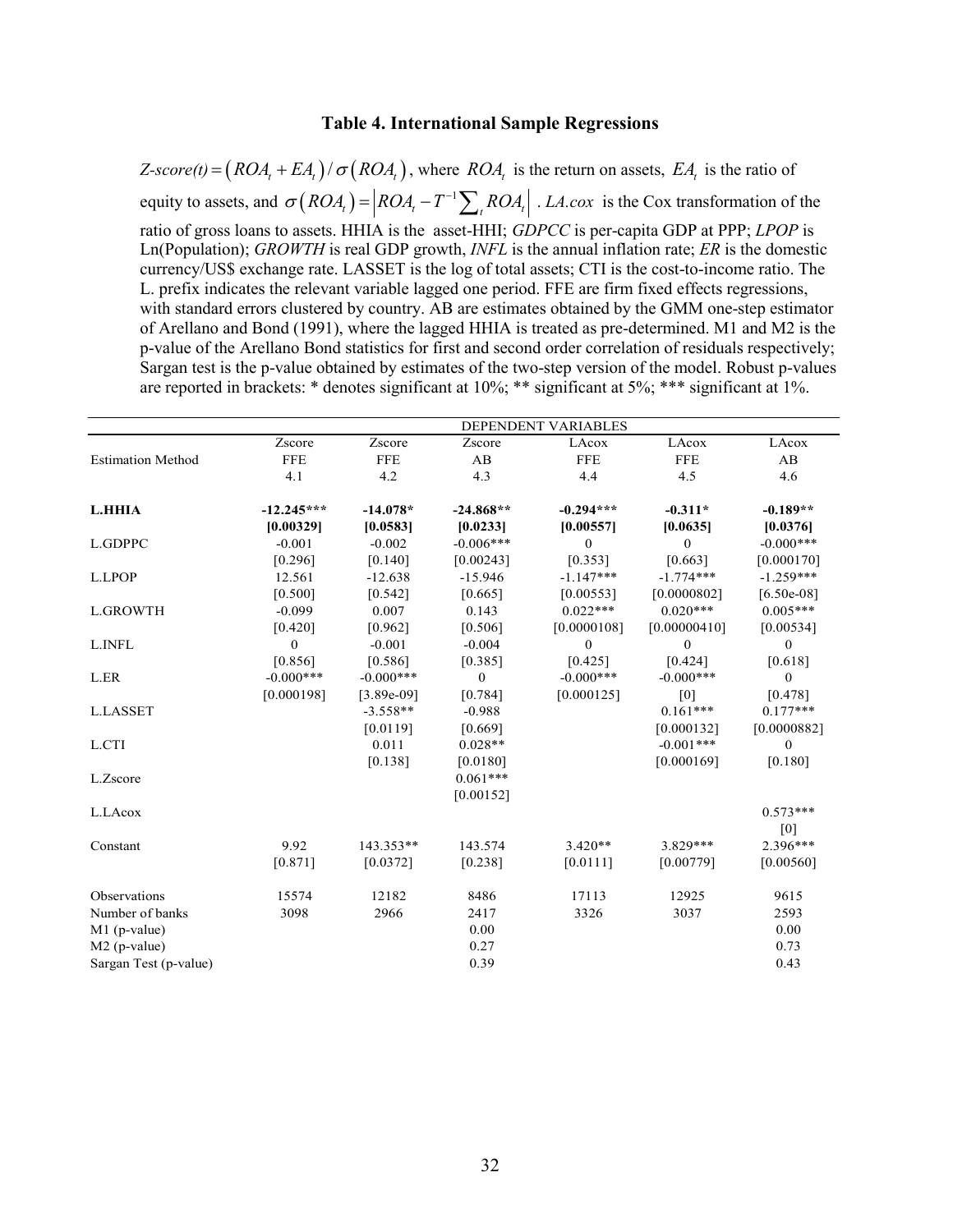#### **Table 5. U.S. Sample Loan Loss Measures**

Dependent variables: LLM1 = Provision for loan and lease losses / Net loans and leases in June 2003; LLM2 = Loan loss allowance / Net loans and leases in June 2003. Independent variables: HHI0 is the Hirschmann-Herfindahl Index computed with banks only. HHI100 is the Hirschmann-Herfindahl Index computed with banks and savings and loan associations. LASSET= natural logarithm of bank assets. LABGRO is the percentage growth in labor force 1999 – 2003. UNEM is the unemployment rate, 2003. FARM is the ratio, agricultural population / total population in 2003. CTI is the ratio of non-interest expense to interest income + non-interest income of banks, quarterly average over 3 years. TOTALLY = median income in 1999 \* number of households. Columns .1 and .3 are robust OLS regressions. Columns .2 and .4 are robust OLS regressions with clustering on counties.

|                   |                  |                  | DEPENDENT VARIABLES |                  |
|-------------------|------------------|------------------|---------------------|------------------|
|                   | LLM1             | LLM <sub>2</sub> | LLM1                | LLM2             |
|                   | 5.1              | 5.2              | 5.3                 | 5.4              |
| <b>HHI0</b>       | $0.000000198**$  | $0.000000805***$ | $0.000000198**$     | $0.000000805***$ |
|                   | [0.021]          | [0.0094]         | [0.014]             | [0.0094]         |
| <b>LASSET</b>     | $0.000659**$     | $-0.00131*$      | $0.000659**$        | $-0.00131*$      |
|                   | $[0.016]$        | $[0.064]$        | $[0.016]$           | [0.065]          |
| <b>LABGRO</b>     | 0.00156          | $-0.00365$       | 0.00156             | $-0.00365$       |
|                   | $[0.12]$         | $[0.31]$         | $[0.11]$            | $[0.35]$         |
| <b>UNEM</b>       | 0.0000298        | $-0.0000973$     | 0.0000298           | $-0.0000973$     |
|                   | [0.41]           | [0.43]           | $[0.41]$            | [0.44]           |
| <b>FARM</b>       | 0.0000489        | $-0.00206$       | 0.0000489           | $-0.00206$       |
|                   | [0.98]           | $[0.77]$         | [0.98]              | $[0.77]$         |
| <b>CTI</b>        | $0.000744***$    | $-0.000249$      | $0.000744***$       | $-0.000249$      |
|                   | [0.000017]       | $[0.10]$         | [0.000018]          | $[0.11]$         |
| <b>TOTALLY</b>    | $\boldsymbol{0}$ | $-0***$          | $\boldsymbol{0}$    | $-0***$          |
|                   | [0.37]           | [0.00069]        | [0.32]              | [0.00098]        |
| Constant          | $-0.00645**$     | $0.0305***$      | $-0.00645**$        | $0.0305***$      |
|                   | [0.038]          | [0.00021]        | [0.038]             | [0.00023]        |
| Observations      | 2498             | 2498             | 2498                | 2498             |
| R-squared         | 0.032            | 0.025            | 0.032               | 0.025            |
| Regressions with: |                  |                  |                     |                  |
| <b>HHI100</b>     | $0.000000225**$  | $0.000000902***$ | $0.000000225***$    | $0.000000902***$ |
|                   | [0.012]          | [0.0069]         | [0.0070]            | [0.0073]         |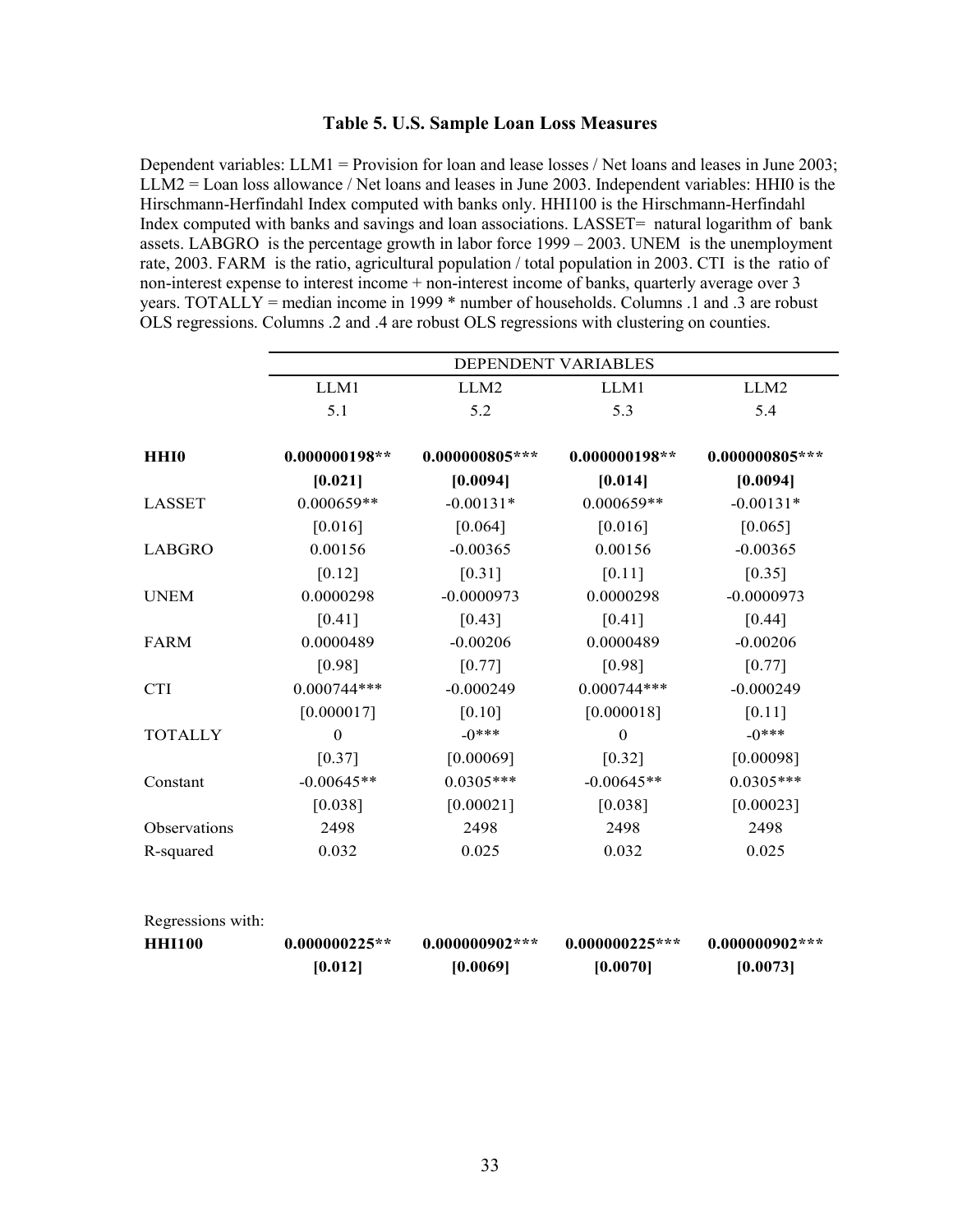## **Table 6. International Sample Loan Loss Measures**

*NPL* is the ratio of impaired (non-performing) loans to gross loans. HHIA is the asset-HHI; *GDPCC* is per-capita GDP at PPP; *LPOP* is Ln(Population); *GROWTH* is real GDP growth, *INFL* is the annual inflation rate; *ER* is the domestic currency/US\$ exchange rate. LA is the loan to asset ratio; CTI is the cost-to-income ratio. The L. prefix indicates the relevant variable lagged one period. The regressions are firm fixed effects regressions, with standard errors clustered by country. Robust pvalues are reported in brackets: \* denotes significant at 10%; \*\* significant at 5%; \*\*\* significant at 1%

| DEPENDENT VARIABLES |              |             |  |
|---------------------|--------------|-------------|--|
|                     | <b>NPL</b>   | <b>NPL</b>  |  |
|                     | 6.1          | 6.2         |  |
| L.HHIA              | $0.042**$    | $0.057*$    |  |
|                     | [0.0431]     | [0.0995]    |  |
| L.GDPPC             | $\Omega$     | $\Omega$    |  |
|                     | [0.987]      | $[0.861]$   |  |
| L.LPOP              | $0.291***$   | $0.233***$  |  |
|                     | [0.000996]   | [0.00532]   |  |
| <b>L.GROWTH</b>     | $-0.004***$  | $-0.004***$ |  |
|                     | [0.00289]    | [0.00256]   |  |
| L.INFL              | $\mathbf 0$  | $\Omega$    |  |
|                     | [0.358]      | $[0.742]$   |  |
| L.ER                | $-0.000$ *** | $0.000***$  |  |
|                     | [0]          | [0.0000114] |  |
| L.LA                |              | 0.027       |  |
|                     |              | $[0.554]$   |  |
| L.CTI               |              | $0.000***$  |  |
|                     |              | [0.00818]   |  |
| Constant            | $-0.837***$  | $-0.694***$ |  |
|                     | [0.00262]    | [0.00762]   |  |
| Observations        | 7396         | 6171        |  |
| Number of firms     | 1847         | 1731        |  |